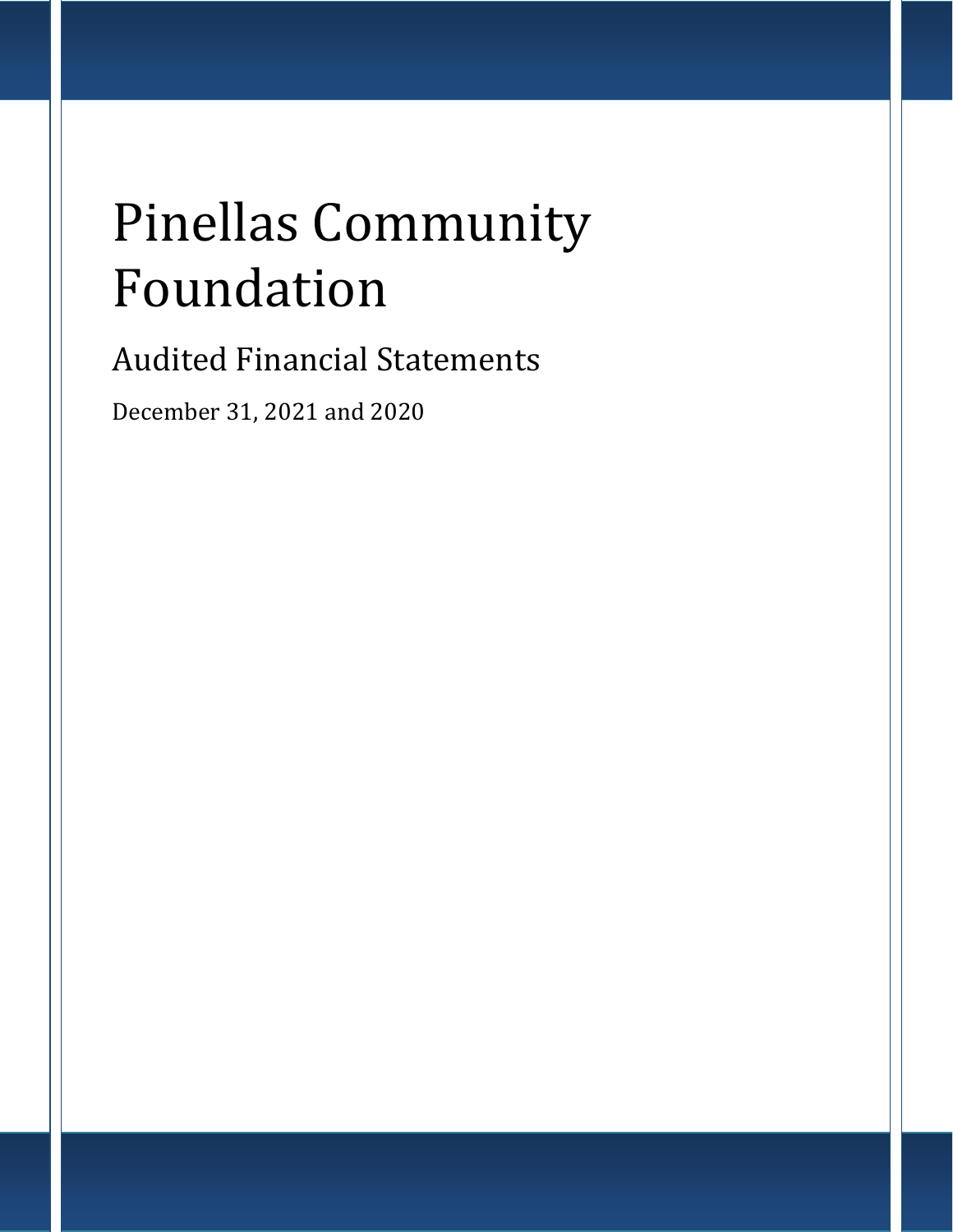## **Pinellas Community Foundation**

## **Contents**

| <b>Independent Auditors' Report</b>                                           | 3  |
|-------------------------------------------------------------------------------|----|
| <b>Financial Statements</b>                                                   |    |
| <b>Statements of Financial Position</b>                                       | 6  |
| Statements of Activities and Changes in Net Assets                            | 7  |
| <b>Statements of Functional Expenses</b>                                      | 9  |
| <b>Statements of Cash Flows</b>                                               | 11 |
| <b>Notes to Financial Statements</b>                                          | 12 |
| <b>Supplementary Information</b>                                              |    |
| Schedule of Expenditures of Federal Awards                                    | 26 |
| Notes to Schedule of Expenditures of Federal Awards                           | 27 |
| <b>Compliance Reports</b>                                                     |    |
| Schedule of Findings and Questioned Costs                                     | 28 |
| Independent Auditors' Report on Internal Control over Financial Reporting and |    |
| on Compliance and Other Matters Based on an Audit of Financial Statements     |    |
| Performed in Accordance with Government Auditing Standards                    | 29 |
| Independent Auditors' Report on Compliance for Each Major Program and         |    |
| Internal Control Over Compliance Required by the Uniform Guidance             | 31 |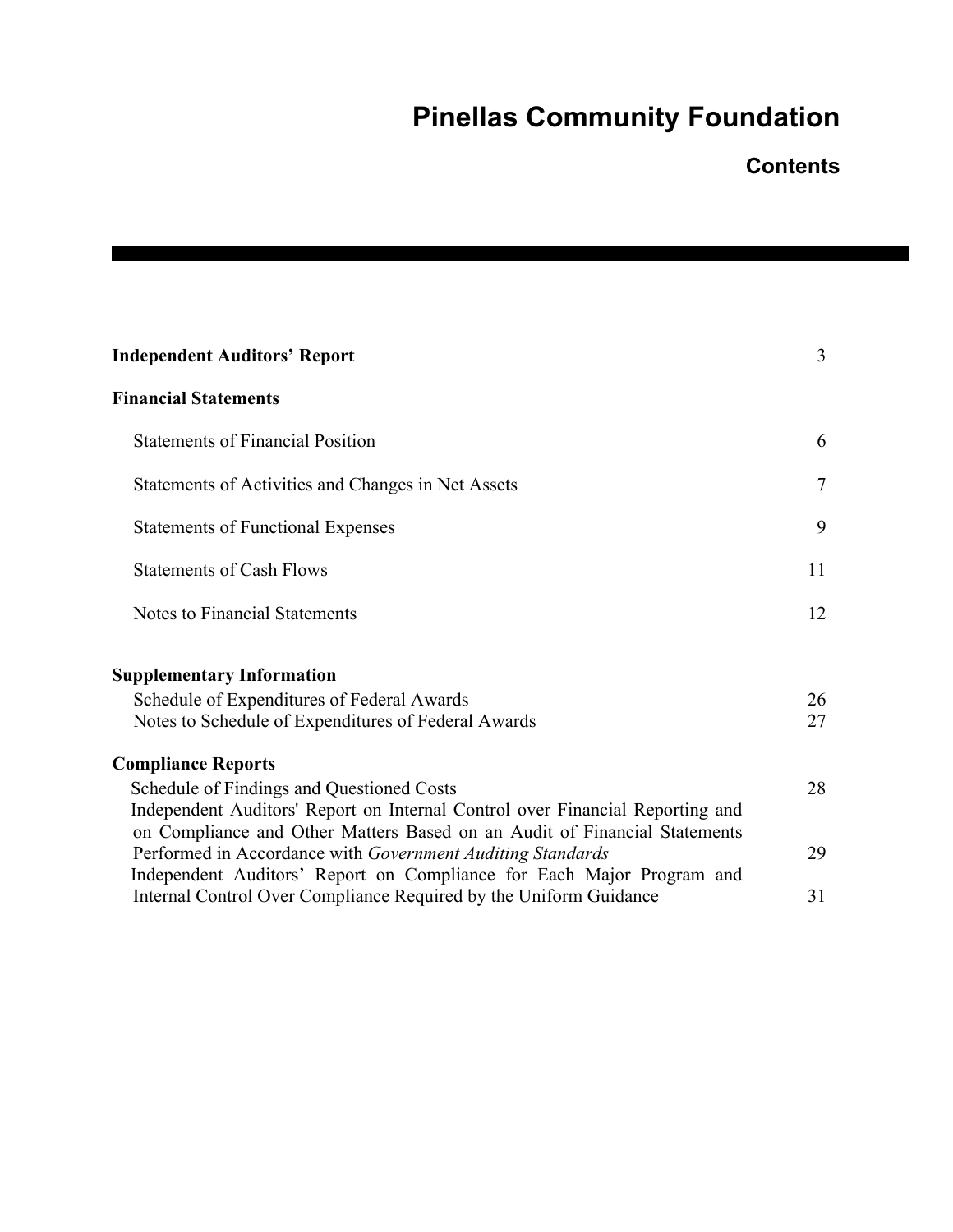

## **Independent Auditors' Report**

To the Board of Governors Pinellas Community Foundation

#### **Opinion**

We have audited the accompanying financial statements of Pinellas Community Foundation (the "Foundation"), which comprise the statements of financial position as of December 31, 2021 and 2020 and the related statements of activities, functional expenses and cash flows for the years then ended, and the related notes to the financial statements.

In our opinion, the financial statements referred to above present fairly, in all material respects, the financial position of the Foundation as of December 31, 2021 and 2020, and the changes in its net assets and its cash flows for the years then ended in conformity with accounting principles generally accepted in the United States of America.

#### **Basis for Opinion**

We conducted our audits in accordance with auditing standards generally accepted in the United States of America and the standards applicable to financial audits contained in *Government Auditing Standards*, issued by the Comptroller General of the United States. Our responsibilities under those standards are further described in the Auditor's Responsibilities for the Audit of the Financial Statements section of our report. We are required to be independent of the Pinellas Community Foundation and to meet our other ethical responsibilities, in accordance with the relevant ethical requirements relating to our audit. We believe that the audit evidence we have obtained is sufficient and appropriate to provide a basis for our audit opinion.

#### **Responsibilities of Management for the Financial Statements**

Management is responsible for the preparation and fair presentation of the financial statements in accordance with accounting principles generally accepted in the United States of America, and for the design, implementation, and maintenance of internal control relevant to the preparation and fair presentation of financial statements that are free from material misstatement, whether due to fraud or error.

In preparing the financial statements, management is required to evaluate whether there are conditions or events, considered in the aggregate, that raise substantial doubt about Pinellas Community Foundation's ability to continue as a going concern within one year after the date that the financial statements are available to be issued.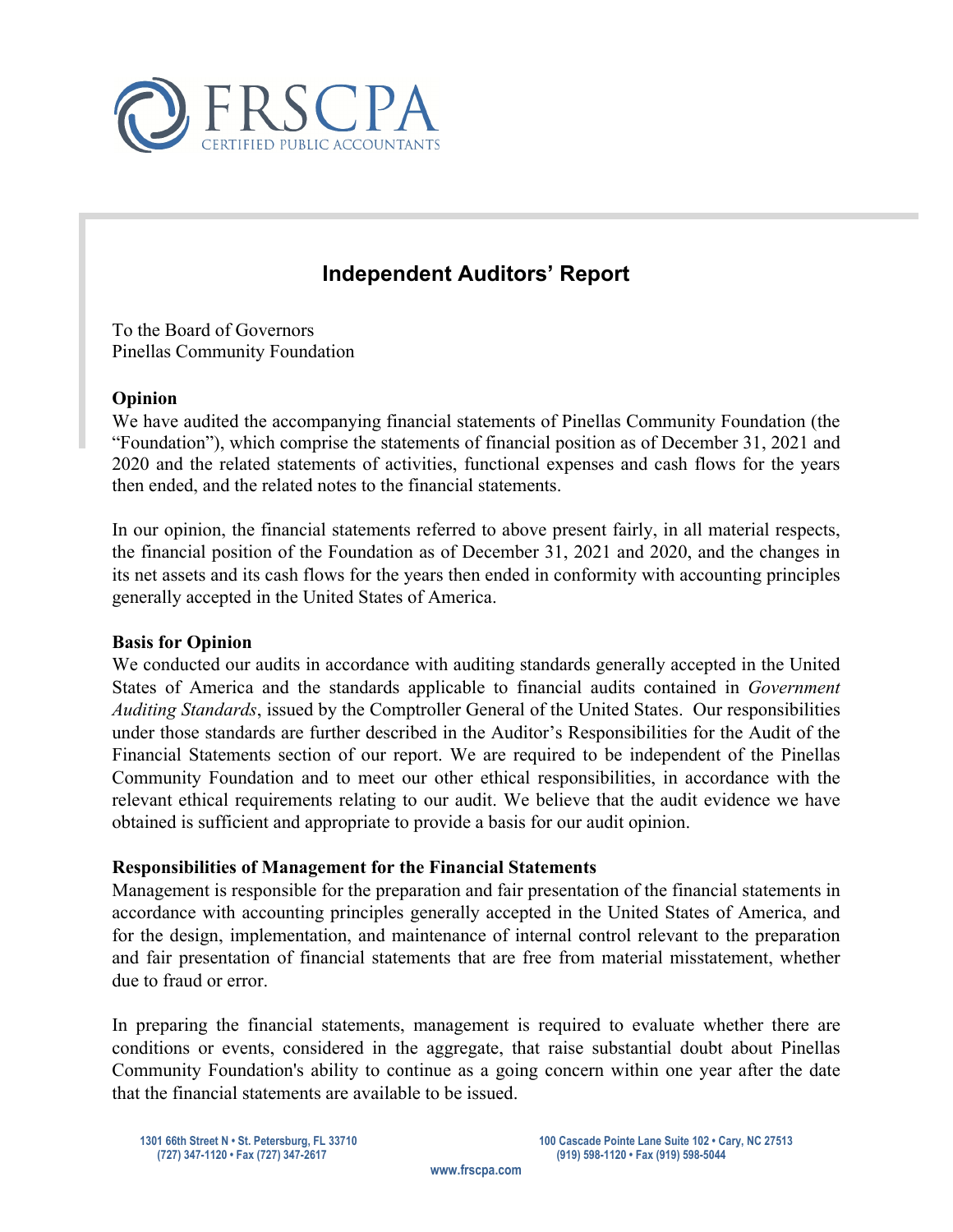#### **Auditor's Responsibilities for the Audit of the Financial Statements**

Our objectives are to obtain reasonable assurance about whether the financial statements as a whole are free from material misstatement, whether due to fraud or error, and to issue an auditor's report that includes our opinion. Reasonable assurance is a high level of assurance but is not absolute assurance and therefore is not a guarantee that an audit conducted in accordance with generally accepted auditing standards will always detect a material misstatement when it exists. The risk of not detecting a material misstatement resulting from fraud is higher than for one resulting from error, as fraud may involve collusion, forgery, intentional omissions, misrepresentations, or the override of internal control. Misstatements are considered material if there is a substantial likelihood that, individually or in the aggregate, they would influence the judgment made by a reasonable user based on the financial statements.

In performing an audit in accordance with generally accepted auditing standards, we:

- Exercise professional judgment and maintain professional skepticism throughout the audit.
- Identify and assess the risks of material misstatement of the financial statements, whether due to fraud or error, and design and perform audit procedures responsive to those risks. Such procedures include examining, on a test basis, evidence regarding the amounts and disclosures in the financial statements.
- Obtain an understanding of internal control relevant to the audit in order to design audit procedures that are appropriate in the circumstances, but not for the purpose of expressing an opinion on the effectiveness of Pinellas Community Foundation's internal control. Accordingly, no such opinion is expressed.
- Evaluate the appropriateness of accounting policies used and the reasonableness of significant accounting estimates made by management, as well as evaluate the overall presentation of the financial statements.
- Conclude whether, in our judgment, there are conditions or events, considered in the aggregate, that raise substantial doubt about Pinellas Community Foundation's ability to continue as a going concern for a reasonable period of time.

We are required to communicate with those charged with governance regarding, among other matters, the planned scope and timing of the audit, significant audit findings, and certain internal control related matters that we identified during the audit.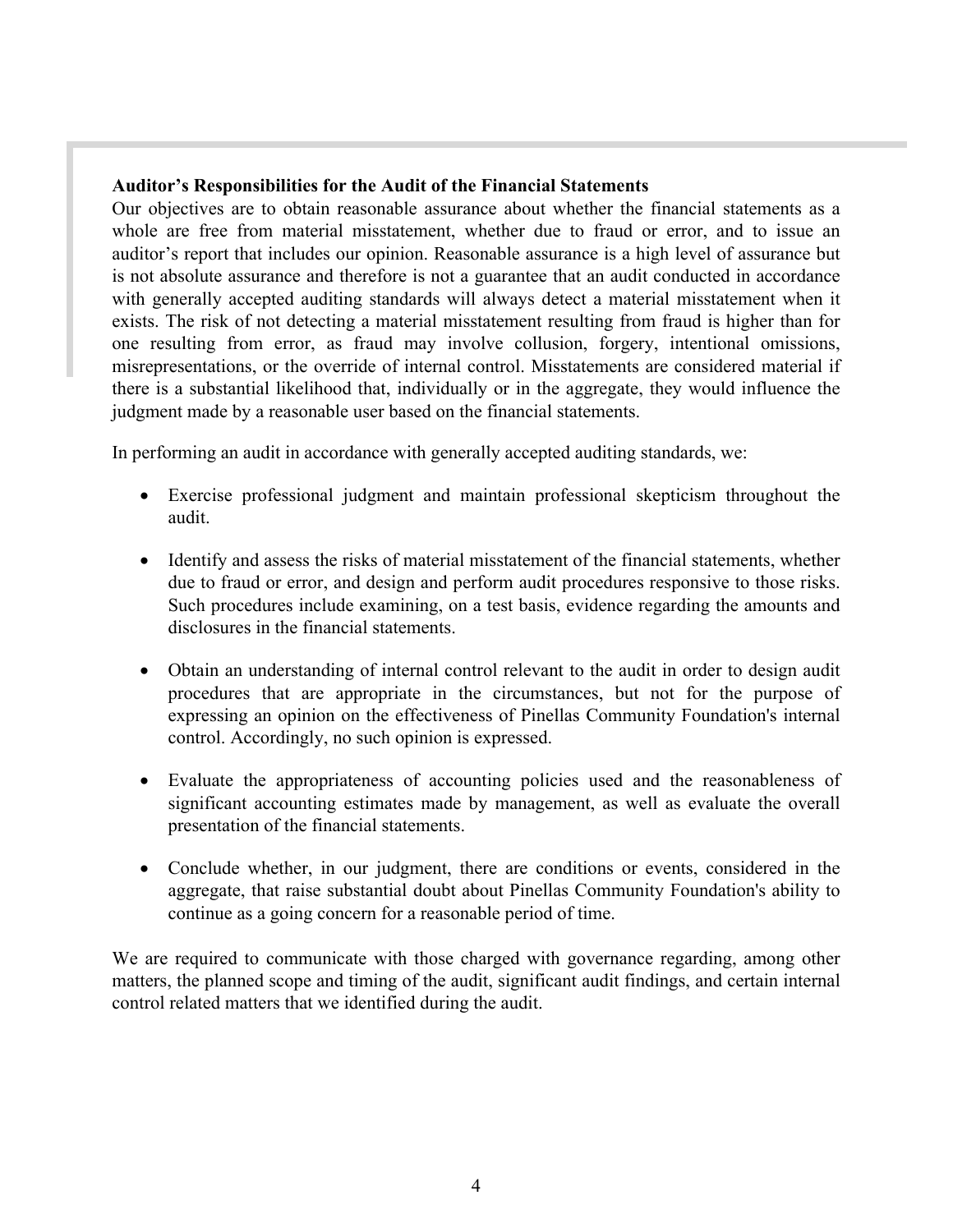#### **Supplementary information**

Our audit was conducted for the purpose of forming an opinion on the financial statements as a whole. The accompanying schedule of expenditures of federal awards, as required by Title 2 *U.S. Code of Federal Regulations* Part 200, *Uniform Administrative Requirements, Cost Principles, and Audit Requirements for Federal Awards*, is presented for purposes of additional analysis and is not a required part of the financial statements. Such information is the responsibility of management and was derived from and relates directly to the underlying accounting and other records used to prepare the financial statements. The information has been subjected to the auditing procedures applied in the audit of the financial statements and certain additional procedures, including comparing and reconciling such information directly to the underlying accounting and other records used to prepare the financial statements or to the financial statements themselves, and other additional procedures in accordance with auditing standards generally accepted in the United States of America. In our opinion, the schedule of expenditures of federal awards is fairly stated, in all material respects, in relation to the financial statements as a whole.

#### **Other Reporting Required by Government Auditing Standards**

In accordance with *Government Auditing Standards*, we have also issued our report dated May 31, 2022 on our consideration of Pinellas Community Foundation's internal control over financial reporting and on our tests of its compliance with certain provisions of laws, regulations, contracts, and grant agreements and other matters. The purpose of that report is solely to describe the scope of our testing of internal control over financial reporting and compliance and the results of that testing, and not to provide an opinion on the effectiveness of Pinellas Community Foundation's internal control over financial reporting or on compliance. That report is an integral part of an audit performed in accordance with *Government Auditing Standards* in considering Pinellas Community Foundation's internal control over financial reporting and compliance.

BCA7, PLLC

St. Petersburg, Florida May 31, 2022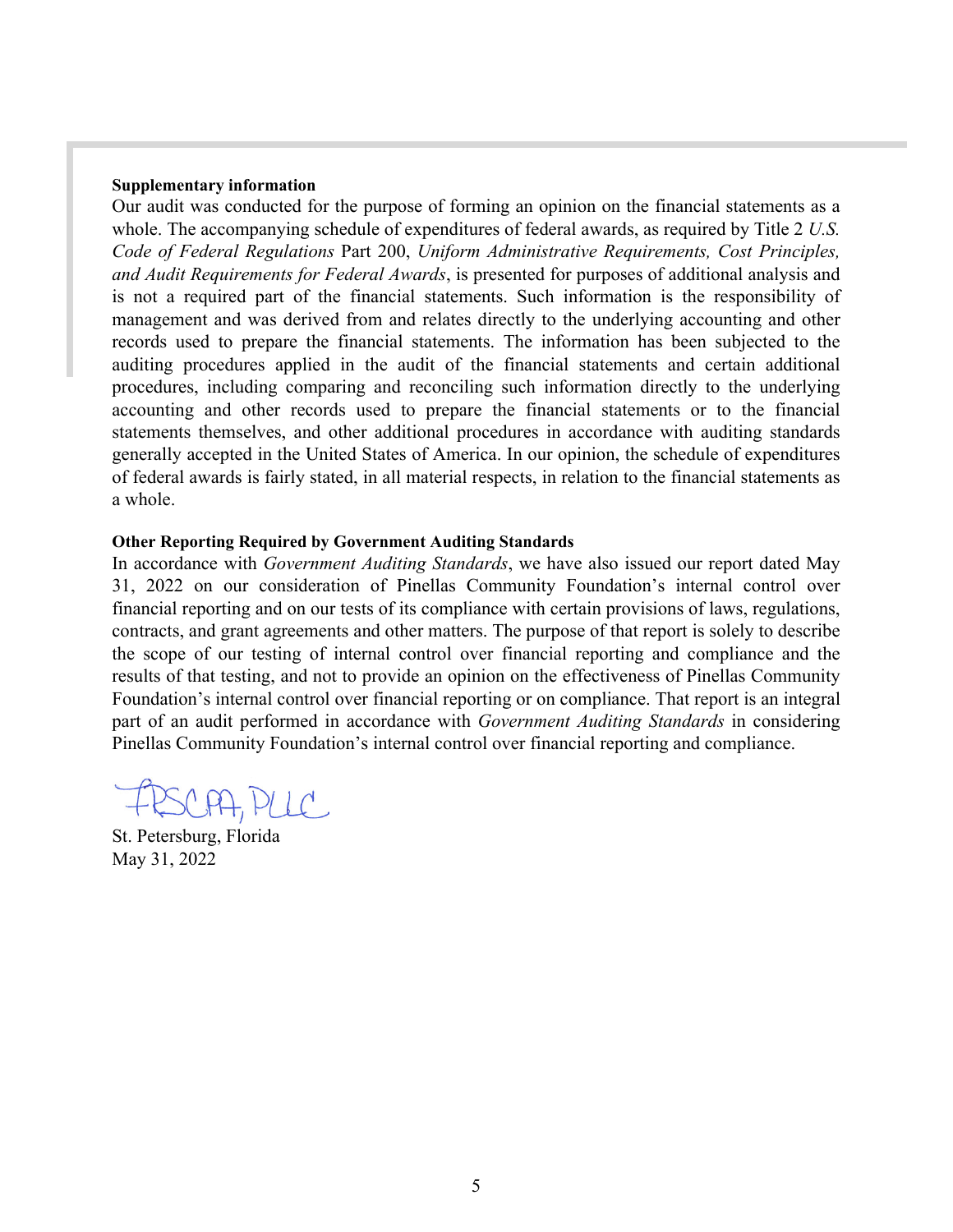## **Pinellas Community Foundation**

**Statements of Financial Position**

**December 31, 2021 and 2020**

| December 31,                                            |               | 2021        | 2020              |
|---------------------------------------------------------|---------------|-------------|-------------------|
| <b>ASSETS</b>                                           |               |             |                   |
| <b>Assets</b>                                           |               |             |                   |
| Cash and cash equivalents                               | $\mathsf{\$}$ | 1,155,258   | \$<br>7,771,337   |
| Contributions and grants receivable                     |               | 293,220     | 62,998            |
| Prepaid expenses                                        |               | 9,678       | 4,965             |
| Deposits                                                |               | 4,525       | 4,525             |
| Split-interest agreement assets                         |               | 5,358,913   | 5,384,571         |
| Donated art                                             |               | 15,490      |                   |
| Investments                                             |               | 35,825,095  | 33,057,172        |
| Investments, with donor restrictions                    |               | 100,196,387 | 88,963,645        |
| <b>Total assets</b>                                     | \$            | 142,858,566 | \$<br>135,249,213 |
| <b>LIABILITIES AND NET ASSETS</b><br><b>Liabilities</b> |               |             |                   |
| Accounts payable and accrued expenses                   | $\mathsf{\$}$ | 1,212,462   | \$<br>4,596,318   |
| Deferred rent liability                                 |               | 5,441       | 11,103            |
| Refundable advances - Coronavirus Relief Fund           |               |             | 1,036,576         |
| <b>Total liabilities</b>                                |               | 1,217,903   | 5,643,997         |
| <b>Net Assets</b>                                       |               |             |                   |
| Without donor restrictions                              |               | 35,087,541  | 32,716,692        |
| With donor restrictions                                 |               | 106,553,122 | 96,888,524        |
| <b>Total net assets</b>                                 |               | 141,640,663 | 129,605,216       |
| <b>Total liabilities and net assets</b>                 | \$            | 142,858,566 | \$<br>135,249,213 |

The accompanying notes are an integral part of these financial statements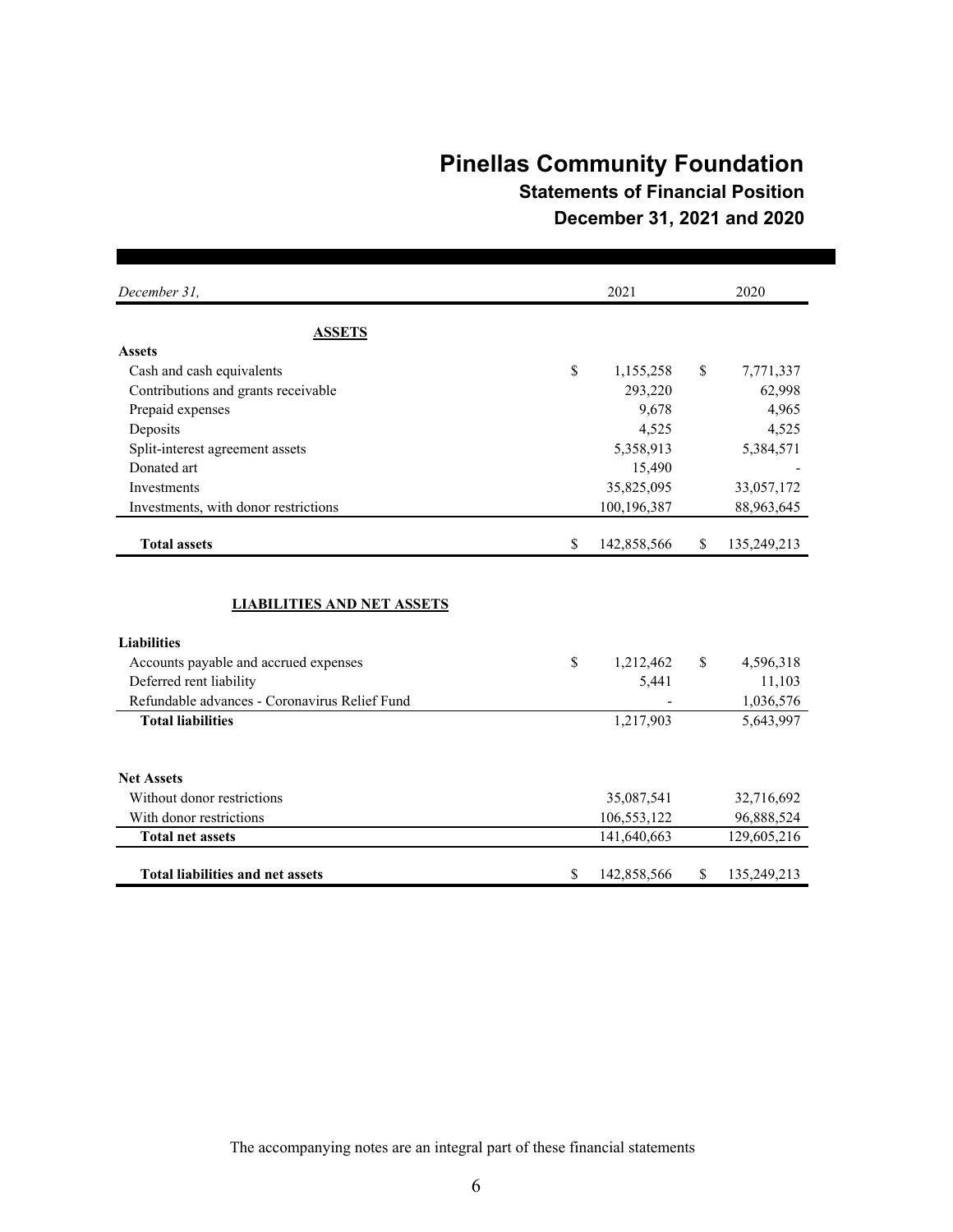## **Pinellas Community Foundation Statement of Activities and Changes in Net Assets Year ended December 31, 2021**

|                                                | <b>Without Donor</b> |              | With Donor |              | 2021              |
|------------------------------------------------|----------------------|--------------|------------|--------------|-------------------|
|                                                |                      | Restrictions |            | Restrictions | <b>Total</b>      |
| <b>Support and Revenue:</b>                    |                      |              |            |              |                   |
| Contributions and bequests                     | \$                   | 130,372      | \$         | 8,058,248    | \$<br>8,188,620   |
| Grant revenue - Coronavirus Relief Fund        |                      | 6,163,925    |            |              | 6,163,925         |
| Income from investments                        |                      | 758,564      |            | 1,798,505    | 2,557,069         |
| Net gain on investments, net of expenses       |                      | 3,153,529    |            | 9,890,615    | 13,044,144        |
| Other income                                   |                      | 1,131        |            | 25,078       | 26,209            |
| Change in value of split-interest agreements   |                      |              |            | 214,342      | 214,342           |
|                                                |                      | 10,207,521   |            | 19,986,788   | 30,194,309        |
| Net assets released from restriction           |                      | 183,528      |            | (183, 528)   |                   |
| <b>Total support and revenue</b>               |                      | 10,391,049   |            | 19,803,260   | 30,194,309        |
| <b>Expenses:</b>                               |                      |              |            |              |                   |
| Program                                        |                      | 692,805      |            |              | 692,805           |
| Management and general                         |                      | 278,189      |            |              | 278,189           |
| Fundraising and development                    |                      | 396,837      |            |              | 396,837           |
| <b>Total expenses</b>                          |                      | 1,367,831    |            |              | 1,367,831         |
| Increase in assets before charitable           |                      |              |            |              |                   |
| disbursements and transfers                    |                      | 9,023,218    |            | 19,803,260   | 28,826,478        |
| <b>Charitable disbursements and transfers:</b> |                      |              |            |              |                   |
| Grant payments                                 |                      | (1,296,113)  |            | (9,500,964)  | (10,797,077)      |
| Grant payments - Coronavirus Relief Fund       |                      | (5,993,954)  |            |              | (5,993,954)       |
| Interfund transfers                            |                      | 484,263      |            | (484, 263)   |                   |
| Reclassification of funds                      |                      | 153,435      |            | (153, 435)   |                   |
|                                                |                      |              |            |              |                   |
| Change in net assets                           |                      | 2,370,849    |            | 9,664,598    | 12,035,447        |
| Net assets, beginning of year                  |                      | 32,716,692   |            | 96,888,524   | 129,605,216       |
| Net assets, end of year                        | \$                   | 35,087,541   | \$         | 106,553,122  | \$<br>141,640,663 |

The accompanying notes are an integral part of these financial statements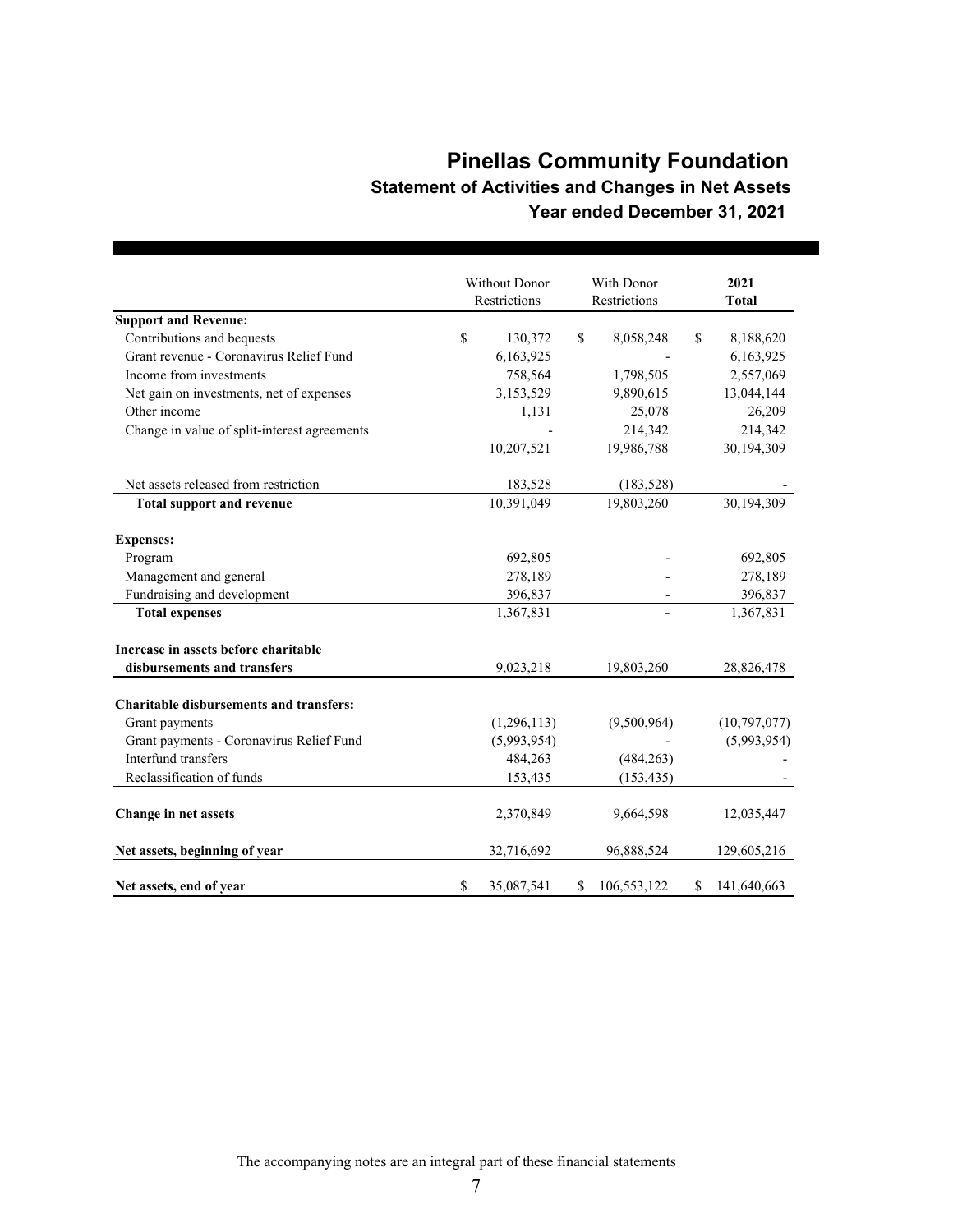## **Pinellas Community Foundation Statement of Activities and Changes in Net Assets Year ended December 31, 2020**

|                                                | <b>Without Donor</b><br>Restrictions | With Donor<br>Restrictions | 2020<br><b>Total</b> |
|------------------------------------------------|--------------------------------------|----------------------------|----------------------|
| <b>Support and Revenue:</b>                    |                                      |                            |                      |
| Contributions and bequests                     | \$<br>286,074                        | \$<br>6,918,235            | \$<br>7,204,309      |
| Grant revenue - Coronavirus Relief Fund        | 11,496,651                           |                            | 11,496,651           |
| Income from investments                        | 723,736                              | 1,898,902                  | 2,622,638            |
| Net gain on investments, net of expenses       | 1,895,483                            | 6,204,910                  | 8,100,393            |
| Other income                                   | 21,447                               | 27,460                     | 48,907               |
| Change in value of split-interest agreements   |                                      | 169,751                    | 169,751              |
|                                                | 14,423,391                           | 15,219,258                 | 29,642,649           |
| Net assets released from restriction           | 315,550                              | (315,550)                  |                      |
| <b>Total support and revenue</b>               | 14,738,941                           | 14,903,708                 | 29,642,649           |
| <b>Expenses:</b>                               |                                      |                            |                      |
| Program                                        | 732,568                              |                            | 732,568              |
| Management and general                         | 713,879                              |                            | 713,879              |
| Fundraising and development                    | 437,207                              |                            | 437,207              |
| <b>Total expenses</b>                          | 1,883,654                            | $\overline{a}$             | 1,883,654            |
| Increase in assets before charitable           |                                      |                            |                      |
| disbursements and transfers                    | 12,855,287                           | 14,903,708                 | 27,758,995           |
| <b>Charitable disbursements and transfers:</b> |                                      |                            |                      |
| Grant payments                                 | (1,365,064)                          | (5,438,190)                | (6,803,254)          |
| Grant payments - Coronavirus Relief Fund       | (11, 334, 621)                       |                            | (11, 334, 621)       |
| Reclassification of funds                      | (59, 441)                            | 59,441                     |                      |
| Change in net assets                           | 96,161                               | 9,524,959                  | 9,621,120            |
| Net assets, beginning of year                  | 32,620,531                           | 87, 363, 565               | 119,984,096          |
| Net assets, end of year                        | \$<br>32,716,692                     | \$<br>96,888,524           | \$<br>129,605,216    |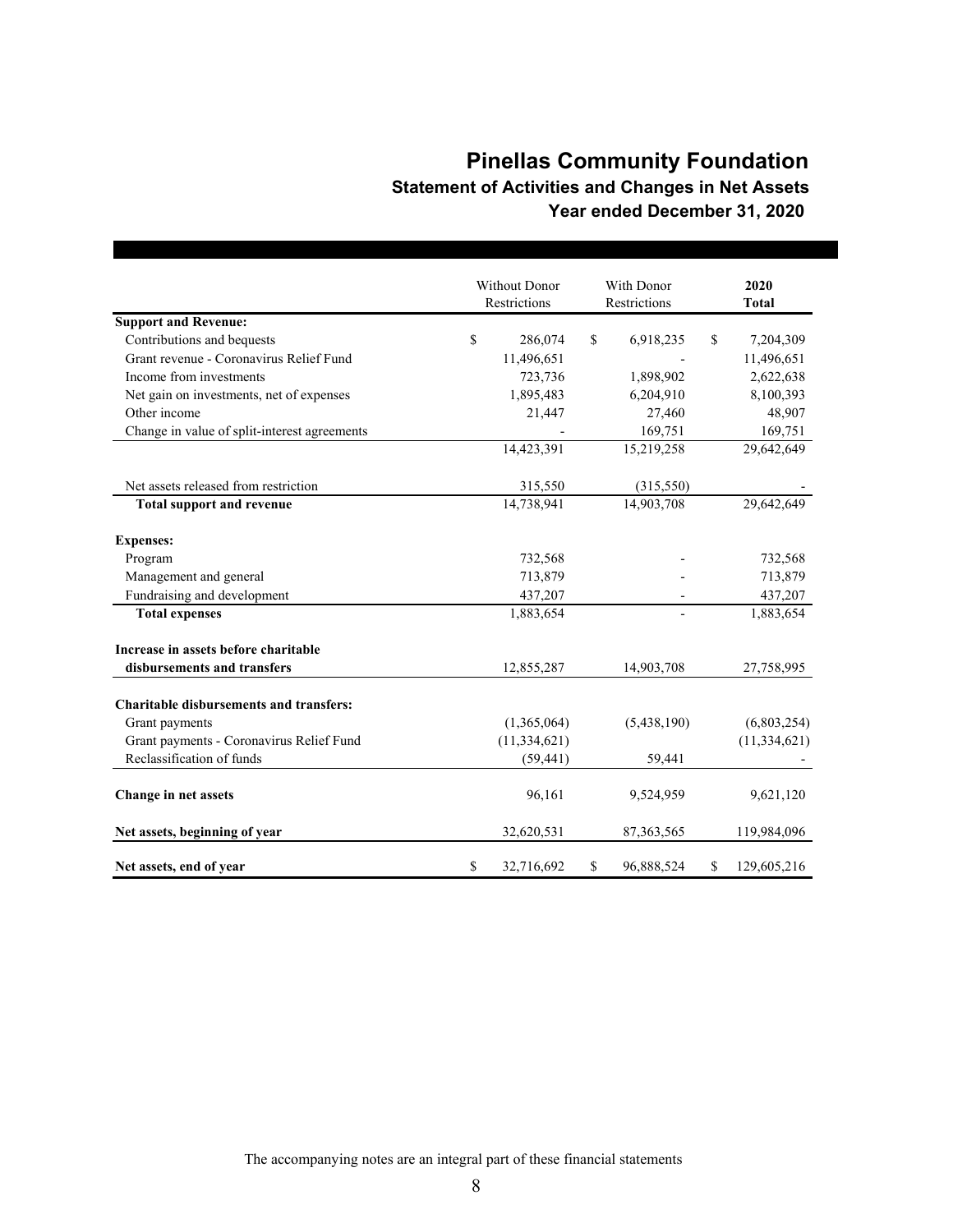#### **Pinellas Community Foundation Statement of Functional Expenses Year ended December 31, 2021**

|                             | Program<br>Services | Management &<br>General | Fundraising &<br>Development | 2021<br><b>Total</b> |
|-----------------------------|---------------------|-------------------------|------------------------------|----------------------|
| <b>Salaries</b>             | \$<br>298,209       | \$<br>135,549           | \$<br>108,439                | \$<br>542,198        |
| Benefits                    | 20,478              | 9,308                   | 7,446                        | 37,232               |
| Payroll taxes               | 185                 | 85                      | 68                           | 337                  |
| Total salaries and benefits | 318,872             | 144,942                 | 115,953                      | 579,767              |
| Conferences                 | 5,251               | 2,321                   | 654                          | 8,226                |
| Consulting                  | 220,139             | 3,481                   | 212,088                      | 435,708              |
| Insurance                   | 21,900              | 5,147                   | 1,724                        | 28,771               |
| Marketing                   | 26,540              |                         | 26,541                       | 53,081               |
| Printing and postage        | 9,249               | 430                     | 11,830                       | 21,509               |
| Dues and subscriptions      | 1,300               | 816                     | 683                          | 2,799                |
| Supplies                    | 2,060               | 1,426                   | 749                          | 4,235                |
| Telephone                   | 3,653               | 1,661                   | 1,329                        | 6,643                |
| Information technology      | 23,870              | 10,306                  | 9,442                        | 43,618               |
| Accounting and legal        | 12,005              | 85,179                  |                              | 97,184               |
| Rent                        | 39,617              | 18,008                  | 14,406                       | 72,031               |
| Other                       | 8,349               | 4,472                   | 1,438                        | 14,259               |
| <b>Total expenses</b>       | \$<br>692,805       | \$<br>278,189           | \$<br>396,837                | \$<br>1,367,831      |

The accompanying notes are an integral part of these financial statements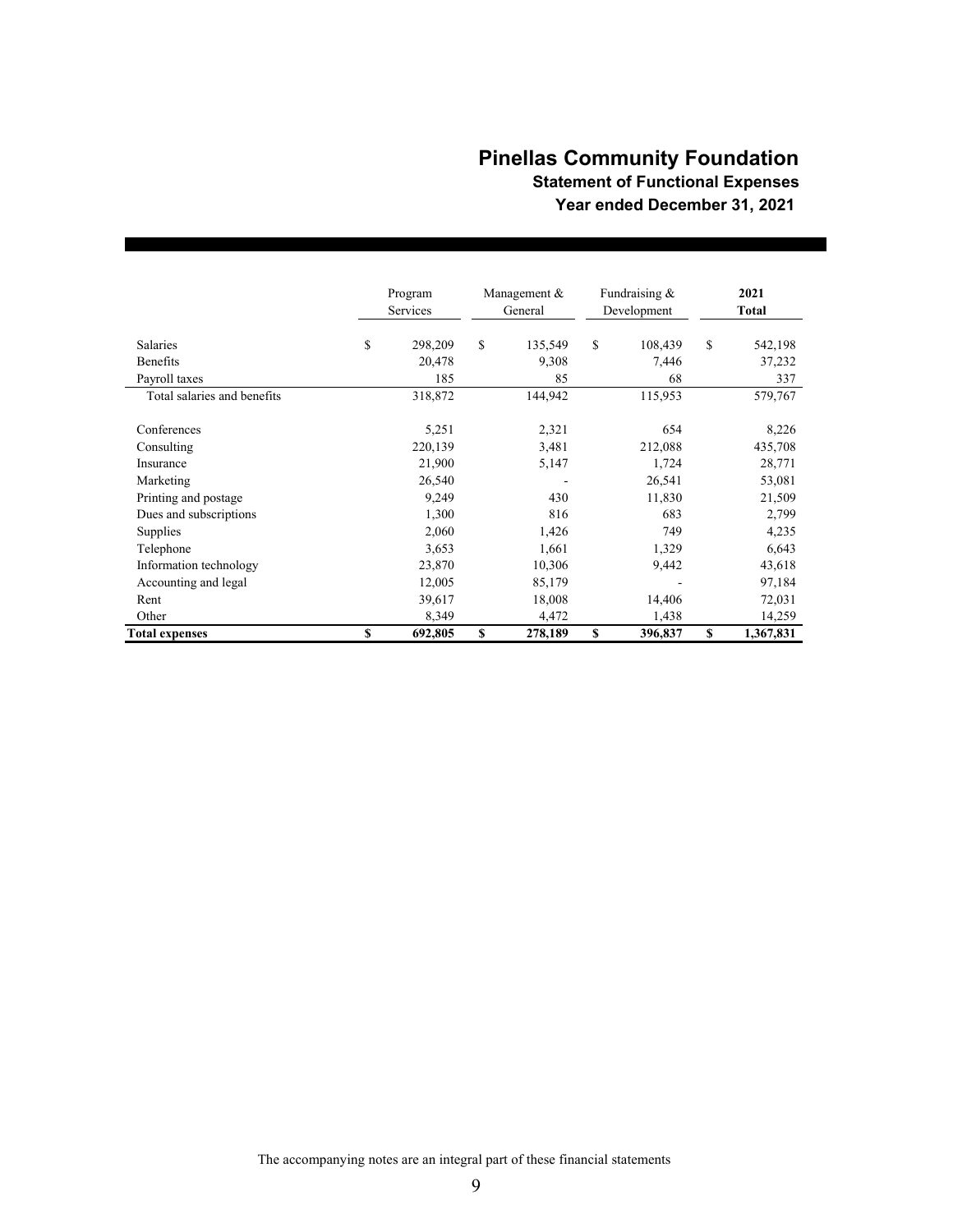## **Pinellas Community Foundation Statement of Functional Expenses Year ended December 31, 2020**

|                             | Program<br>Services | Management &<br>General |             | Fundraising &<br>Development |    | 2020<br><b>Total</b> |
|-----------------------------|---------------------|-------------------------|-------------|------------------------------|----|----------------------|
| <b>Salaries</b>             | \$<br>277,120       | \$<br>138,561           | $\mathbf S$ | 138,561                      | S  | 554,242              |
| <b>Benefits</b>             | 15,701              | 7,850                   |             | 7,850                        |    | 31,401               |
| Payroll taxes               | 4,218               | 2,109                   |             | 2,109                        |    | 8,436                |
| Total salaries and benefits | 297,039             | 148,520                 |             | 148,520                      |    | 594,079              |
| Conferences                 | 2,703               | 991                     |             | 726                          |    | 4,420                |
| Consulting                  | 209,710             | 2,540                   |             | 194,853                      |    | 407,103              |
| Minor equipment             | 324                 | 139                     |             |                              |    | 463                  |
| Insurance                   | 3,175               | 5,209                   |             | 1,609                        |    | 9,993                |
| Marketing                   | 135,579             |                         |             | 46,955                       |    | 182,534              |
| Printing and postage        | 9,944               | 463                     |             | 12,719                       |    | 23,126               |
| Dues and subscriptions      | 1,140               | 285                     |             | 1,425                        |    | 2,850                |
| Supplies                    | 1,147               | 351                     |             | 351                          |    | 1,849                |
| Telephone                   | 2,815               | 1,408                   |             | 1,408                        |    | 5,631                |
| Information technology      | 27,431              | 15,933                  |             | 12,179                       |    | 55,543               |
| Accounting and legal        |                     | 519,751                 |             |                              |    | 519,751              |
| Rent                        | 31,286              | 15,645                  |             | 15,645                       |    | 62,576               |
| Other                       | 10,275              | 2,644                   |             | 817                          |    | 13,736               |
| <b>Total expenses</b>       | \$<br>732,568       | \$<br>713,879           | \$          | 437,207                      | \$ | 1,883,654            |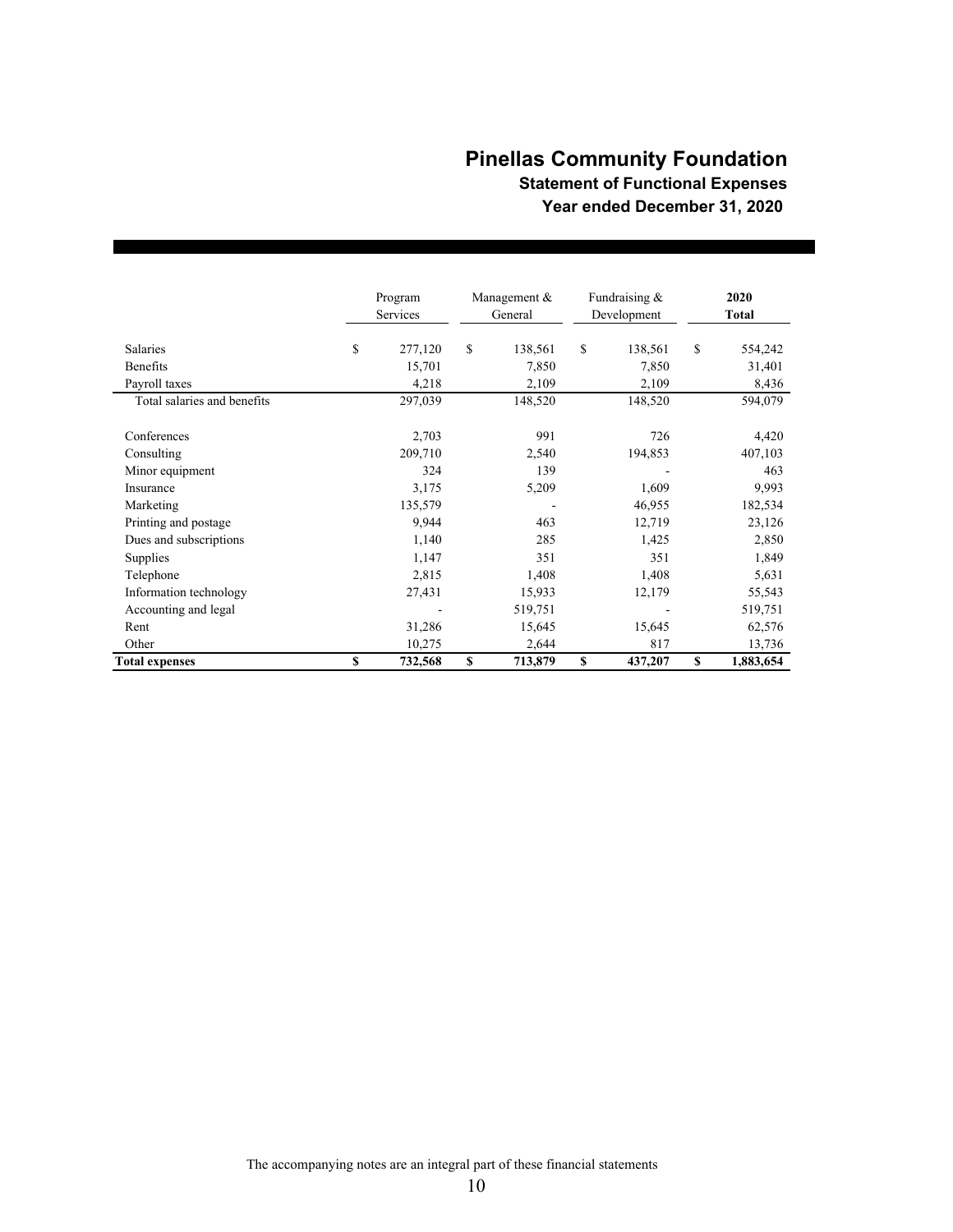## **Pinellas Community Foundation Statements of Cash Flows December 31, 2021 and 2020**

| December 31,                                                | 2021             | 2020            |
|-------------------------------------------------------------|------------------|-----------------|
| Cash flows from operating activities:                       |                  |                 |
| Increase in net assets                                      | \$<br>12,035,447 | \$<br>9,621,120 |
| Adjustments to reconcile increase in net assets to net cash |                  |                 |
| provided by operating activities:                           |                  |                 |
| Net unrealized gain on investments                          | (7,662,517)      | (6,143,260)     |
| Net realized gain on investments                            | (6,114,781)      | (2,617,624)     |
| Donated art                                                 | (15, 490)        |                 |
| Changes in operatng assets and liabilities:                 |                  |                 |
| Split-interest agreements                                   | 25,658           | 70,249          |
| Contributions and grants receivable                         | (230, 222)       | 14,696          |
| Prepaid expenses                                            | (4,713)          | (581)           |
| Accounts payable and accrued expenses                       | (3,383,856)      | 4,548,134       |
| Deferred rent liability                                     | (5,662)          | (3,956)         |
| Refundable advances - Coronavirus Relief Fund               | (1,036,576)      | 1,036,576       |
| Net cash (used in) provided by operating activities         | (6,392,712)      | 6,525,354       |
| Cash flows from investing activities:                       |                  |                 |
| Proceeds from sale of investments                           | 29,151,112       | 33,203,299      |
| Purchases of investments                                    | (29, 374, 479)   | (33,079,215)    |
| Net cash (used in) provided by investing activities         | (223, 367)       | 124,084         |
| Net (decrease) increase in cash and cash equivalents        | (6,616,079)      | 6,649,438       |
| Cash and cash equivalents, beginning of year                | 7,771,337        | 1,121,899       |
| Cash and cash equivalents, end of year                      | 1,155,258        | 7,771,337       |

The accompanying notes are an integral part of these financial statements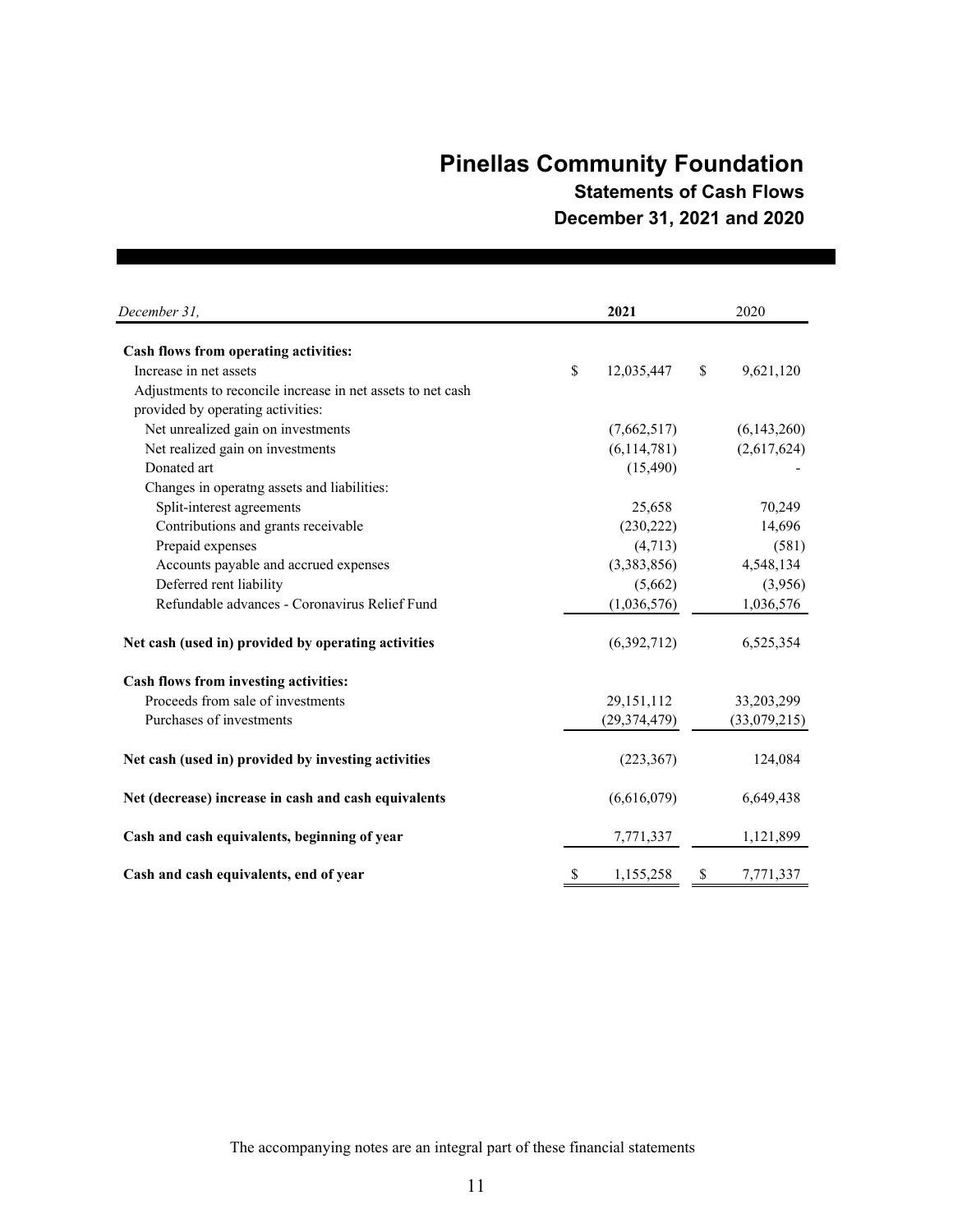#### **1. Organization and Operations**

The Pinellas Community Foundation, formerly Pinellas County Community Foundation, (the "Foundation") was established by a Trust Agreement dated January 1, 1969. The original trust agreement is recorded in O.R. Book 3588, Page 20 in the public records of Pinellas County. The purpose of the Foundation is to receive property from donors, to oversee the investment of donated funds by monitoring the work of the Foundation Trustees, and to distribute investment income (or investment principal when directed by donor) to recognized charities located in Pinellas County, Florida. If designated by a donor, charities located outside of Pinellas County may be beneficiaries of donated funds or income earned on those funds.

#### **2. Significant Accounting Policies**

#### **Basis of Presentation**

The Foundation follows the provisions of the Financial Accounting Standards Board Accounting Standards Codification. Accordingly, the financial statements are prepared on an accrual basis of accounting. The financial statements of the Foundation are the representation of management and include estimates of amounts and judgments it believes are reasonable under the circumstances.

#### **Net assets**

Accounting standards require the Foundation to distinguish between contributions that increase net assets without donor restrictions and net assets with donor restrictions. It also requires recognition of contributed services meeting certain criteria at fair value. These financial statements have been prepared to focus on the Foundation as a whole and to present balances and transactions according to the existence or absence of donor-imposed restrictions. This has been accomplished by classification of assets, liabilities, and net assets into two self-balancing net asset groups as follows:

Net Assets Without Donor Restrictions – Net assets available for use in general operations and not subject to donor restrictions. Net Assets Without Donor Restrictions also include restricted contributions whose restrictions are met in the same year.

Net Assets With Donor Restrictions – Net assets subject to donor-imposed restrictions. Some donor-imposed restrictions are temporary in nature, such as those that will be met by the passage of time or other events specified by the donor. Other donor-imposed restrictions are perpetual in nature, where the donor stipulates that resources be maintained in perpetuity. Donor-imposed restrictions are released when a restriction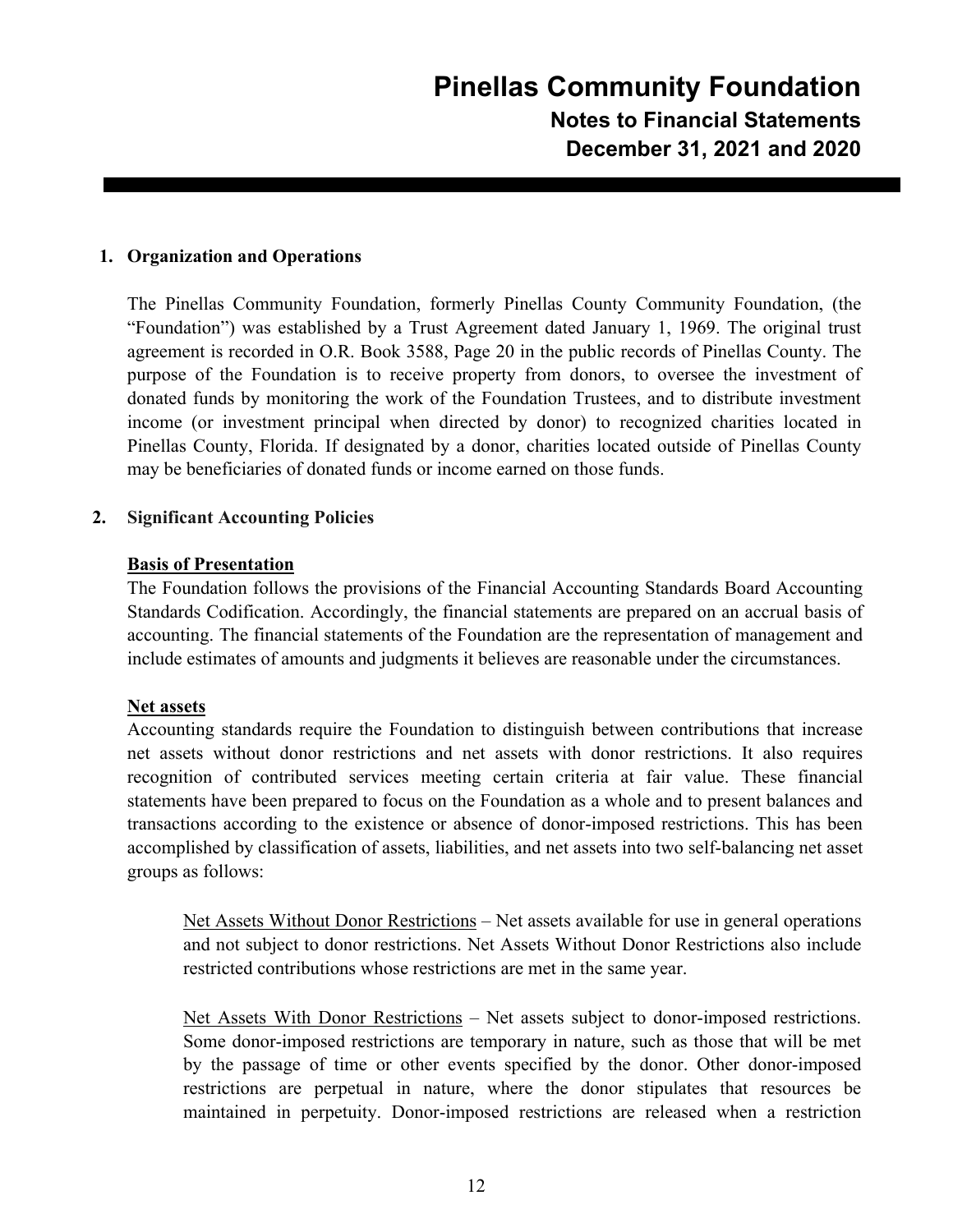expires, that is, when the stipulated time has elapsed, when the stipulated purpose for which the resource was restricted has been fulfilled, or both.

Accounting principles generally accepted in the United States of America provide that if the governing body of an organization has the unilateral power to redirect the use of a donor's contribution to another beneficiary, such contributions must be classified as unrestricted net assets. In order for the Foundation to be classified as a single entity in accordance with the Code of Federal Regulations, specifically Treas. Reg. Section  $1.170A-9(f)(11)(v)(B)$ , the Foundation governing document must provide for powers of modification, more commonly known as variance power. Although the Pinellas Community Foundation Trust Agreement provides the Board of Governors broad authority to exercise its variance power, the Board of Directors generally exercises this authority when the stated purpose of a contribution becomes no longer applicable or incapable of fulfillment. Accordingly, the Foundation classifies a substantial portion of funds as net assets with donor restrictions and segregates for internal recordkeeping all funds that have donor or gift restrictions attached.

#### **Liquidity**

Assets are presented in the accompanying Statements of Financial Position according to their nearness of conversion to cash and liabilities according to their nearness to their maturity and resulting use of cash.

#### **Cash and Cash Equivalents**

The Foundation considers all highly liquid investments with a maturity of three months or less when purchased to be cash equivalents. The Foundation places its cash with high quality financial institutions. At times, cash may be in excess of FDIC insurance limits. The Foundation does not believe it is exposed to any significant credit risk on cash.

#### **Contributions and Unconditional Promises**

Contributions and unconditional promises to give are measured at their fair values and are reported as an increase in net assets when received. Contributions are recorded as net assets without donor restrictions or net assets with donor restrictions depending on the existence or nature of any donor restrictions. Contributions that are restricted by the donor are reported as increases in net assets without donor restrictions if the restrictions expire or are otherwise satisfied in the fiscal year in which the contributions are recognized.

Amounts restricted for future periods or restricted for specific purposes are reported as net assets with donor restrictions. When a donor-stipulated time restriction ends or a purpose restriction is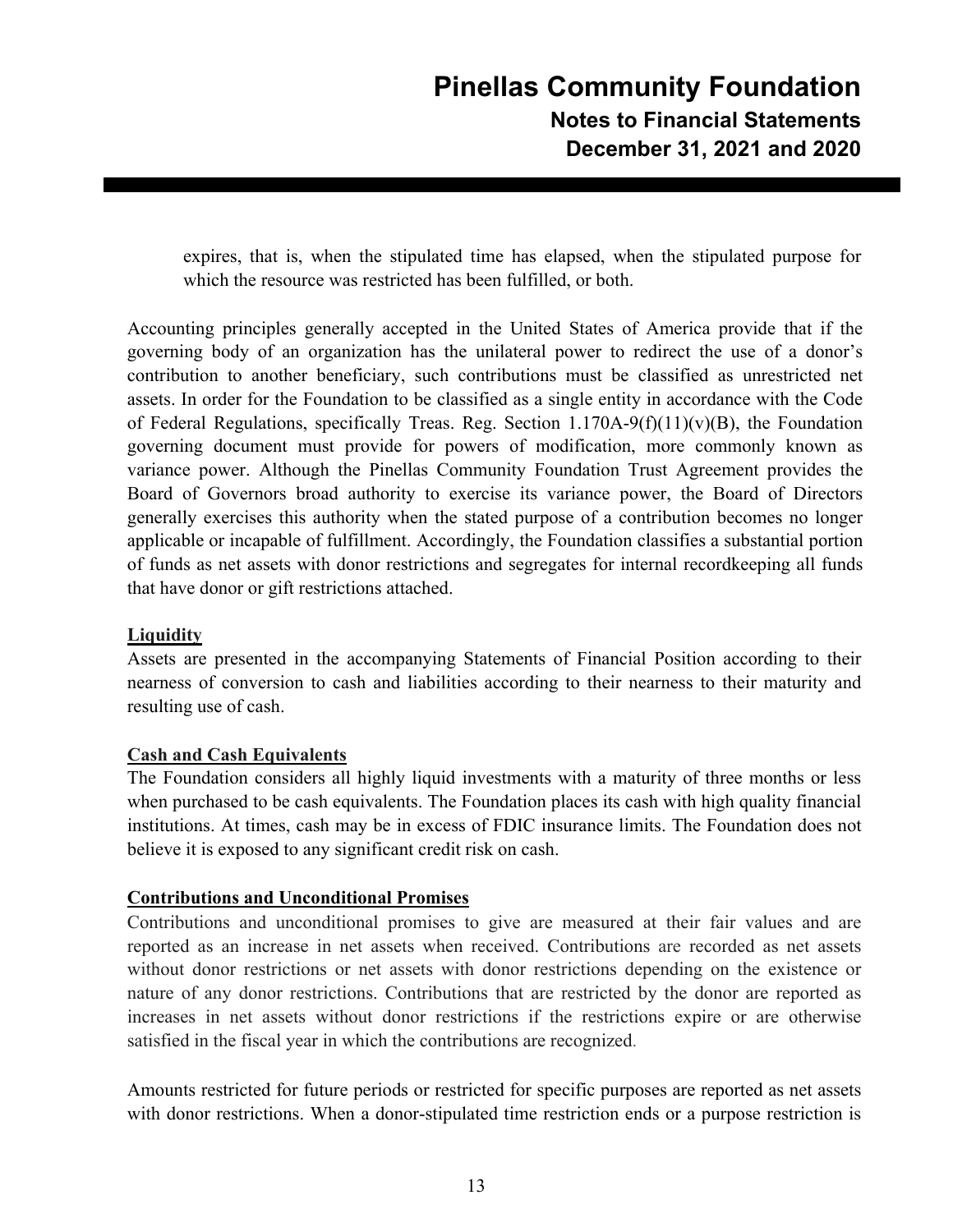accomplished, the net assets are reclassified to net assets without donor restrictions and reported as satisfactions of program restrictions and net assets released. Conditional contributions are recognized as revenue when the conditions on which they depend have been substantially met.

#### **Investments**

Investments are stated at fair value. Fair value is defined as the price that would be received to sell an asset or paid to transfer a liability in an orderly transaction between willing market participants at the measurement date. Increases and decreases in fair value are recognized in the period in which they occur and the carrying values of the investments are adjusted to reflect these fluctuations. Gains or losses on securities sold are computed on a specific identification basis. Investment income and unrealized gains or losses are allocated to the funds based upon their principal balances. Investment expenses are presented net of investment gains. For the years ended December 31, 2021 and 2020, investment expenses were \$777,393 and \$660,491, respectively.

Investments are in the custody of SEC-registered brokerage and investment firms which manage them in accordance with policies set by the Pinellas Community Foundation Trust Agreement, the Foundation's Board of Governors, or appropriate gift agreements. The Foundation's investments consist primarily of common stocks, mutual funds, corporate and United States government securities/bonds, alternative strategy funds and real estate funds. Assets included in investments are carried at fair value as described in Note 3.

#### **Split-Interest agreements**

The Foundation is named beneficiary of various lead and remainder trusts, the assets of which are held by outside trustees. Contribution revenue and the related assets' interest are recognized using the present value of assets expected to be received. Subsequent changes to the fair value of the assets are recognized as changes in the value of the Foundation's interest in the trusts in the accompanying Statements of Activities.

#### **Charitable disbursements and grants**

Charitable disbursements from income earned on the funds with donor restrictions are paid out regularly as the income is earned. Charitable disbursements from income earned on the funds without donor restrictions and bequests are paid out partially in the year of receipt with the balance paid out in the following year. Grants are not accrued at the fiscal year end because grants are disbursed in the same year a written commitment is made to provide such grant funding.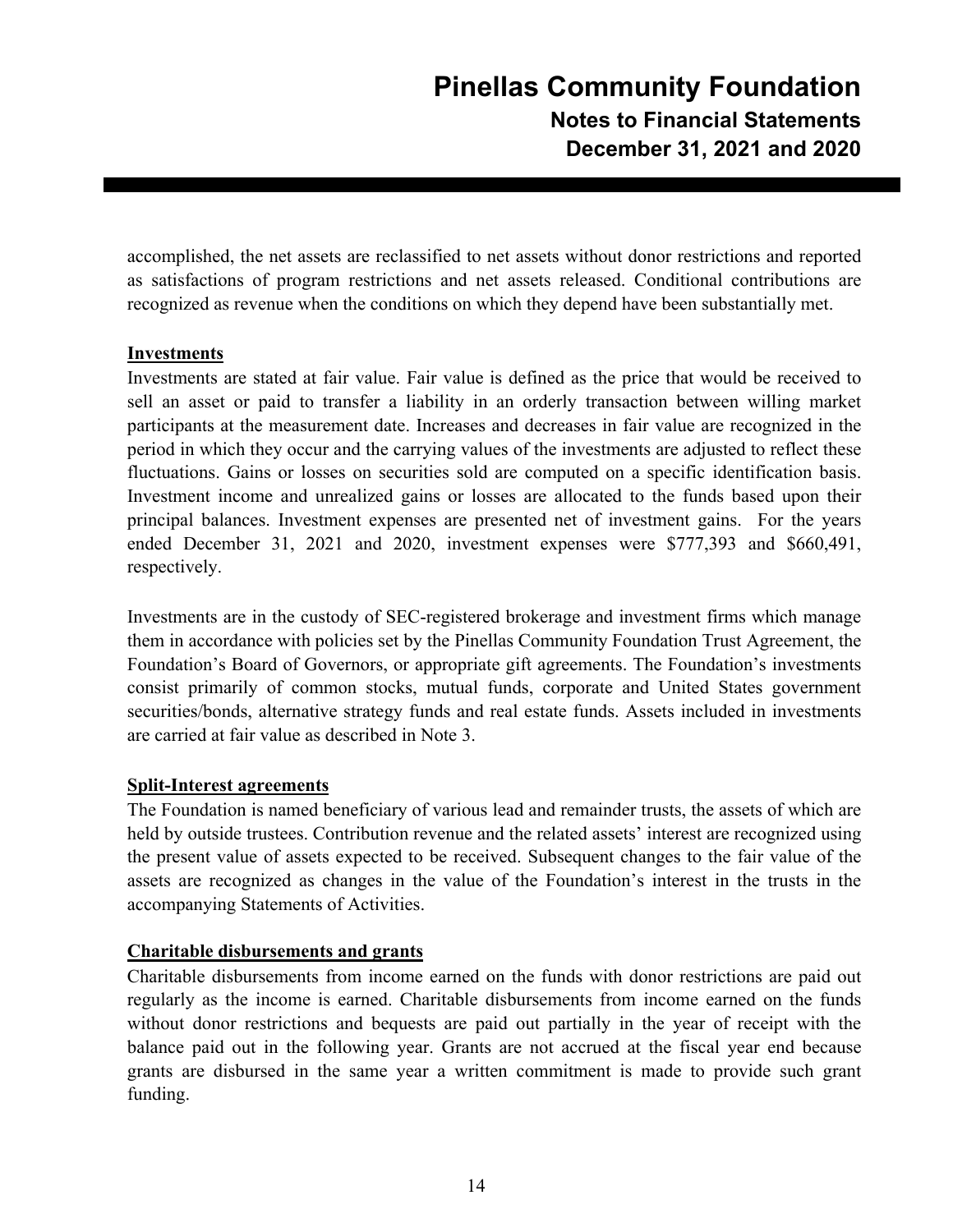#### **Refundable Advances – Coronavirus Relief Fund**

Refundable advances represents federal funds advanced to the Foundation by Pinellas County as part of a subrecipient grant made to the Foundation. The grant requires the Foundation to make grants to eligible nonprofit organizations in Pinellas County. Refundable advances will be awarded to recipient nonprofit organizations in 2021 or refunded to Pinellas County.

#### **Foundation administrative fees**

In accordance with the Pinellas Community Foundation Trust Agreement, the Foundation assesses an annual administrative fee which is set by the Board of Governors. This administrative fee was 0.55% and 0.45% for 2021 and 2020, respectively, of the fair market value of assets under management. The administrative fee covers a portion of the costs incurred for the management of the Foundation. Administrative fees amounted to \$660,477 and \$578,617 for the years ended December 31, 2021 and 2020, respectively. The fees are paid out of the ordinary income and principal of investments to the Foundation's operating funds and are used to support the management of the Foundation.

#### **Functional expense allocations**

Expenses which apply to more than one functional category have been allocated among program, management and general, and fundraising and development based on the time spent on these functions by specific employees as estimated by management. Indirect expenses such as facilities costs are allocated based on square footage used by functional departments. Other indirect expenses are allocated based on the salaries in the various functional categories. All other costs are charged directly to the appropriate functional category.

#### **Use of Estimates**

The preparation of financial statements in conformity with generally accepted accounting principles in the United States of America requires management to make estimates and assumptions that affect certain reported amounts and disclosures. Accordingly, actual results could differ from those estimates.

#### **Concentrations of Credit Risk**

Financial instruments that potentially expose the Foundation to concentrations of credit and market risk consist primarily of cash equivalents and investments. The Foundation has cash deposits which at times may exceed the FDIC insurance limit. Deposit accounts are maintained with what management believes to be a quality financial institution.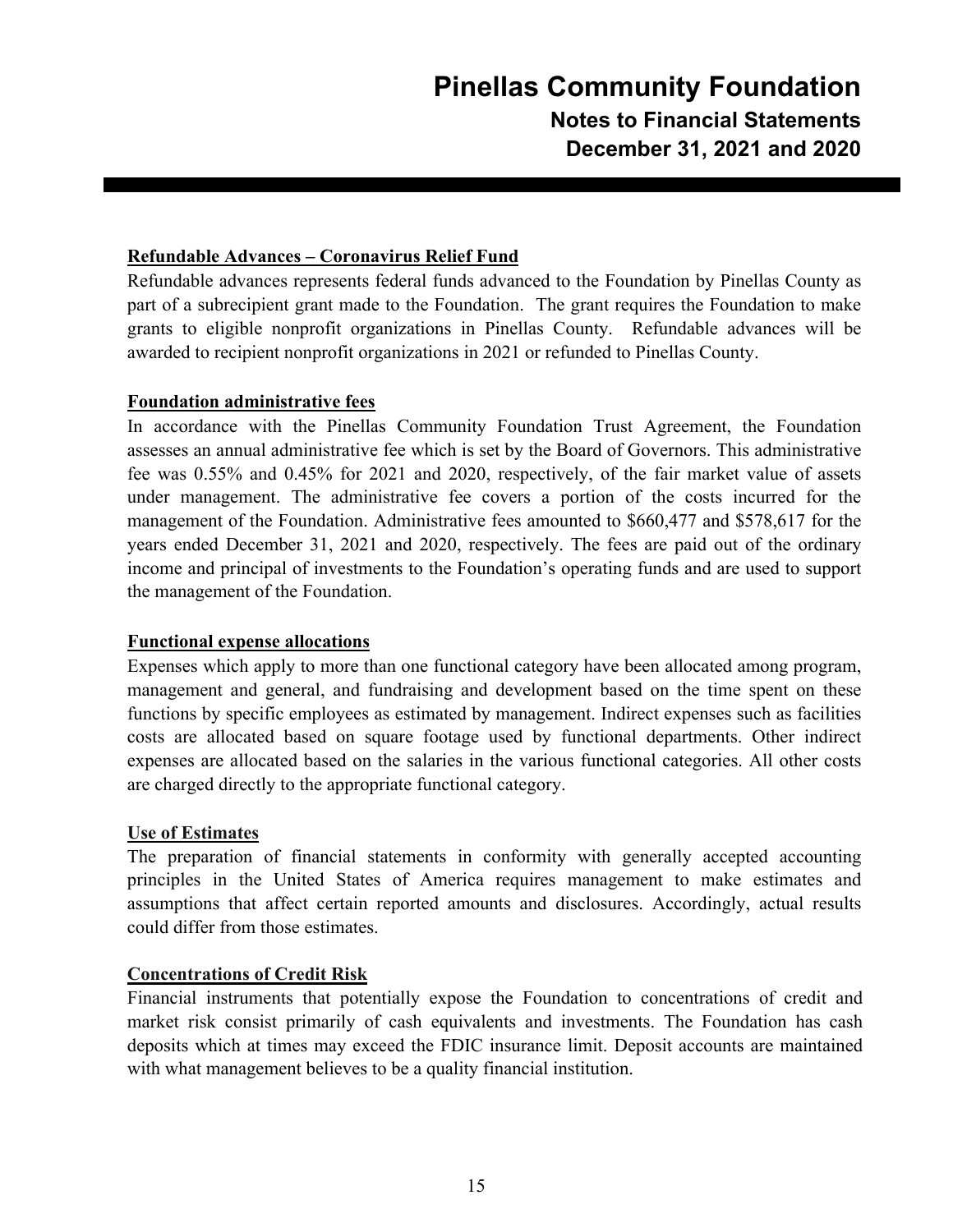#### **Income Tax Status**

The tax-exempt status of the Foundation was recognized in 1971 and to the best information available, retroactive to its creation in 1969. The Foundation has maintained this tax-exempt status from the ruling in 1971 to the present date. The Foundation qualifies as a tax-exempt Foundation under Section 501(c)(3) of the Internal Revenue Code (IRC). The Foundation follows the income tax standard for uncertain tax positions. The Foundation periodically assesses whether it has incurred income tax expense or related interest or penalties in accordance with accounting for uncertain tax positions. No such amounts were recognized for the year ending December 31, 2021. Management is not aware of any activities that would jeopardize the Foundation's taxexempt status. Should the Foundation's tax returns be challenged in the future, the Foundation's tax years of 2018 and thereafter are open for potential examination by the IRS.

#### **3. Fair Value Measurements**

The Foundation's investments are reported at fair value in accordance with accounting principles generally accepted in the United States of America, which define fair value, establish a framework for measuring fair value, and require disclosures about fair value measurements.

In accordance with these accounting principles, fair value is defined as the price that would be received to sell an asset or paid to transfer a liability in an orderly transaction between market participants at the measurement date. This standard also established a fair value hierarchy which requires an entity to maximize the use of observable inputs and minimize the use of unobservable inputs when measuring fair value.

Accounting principles establish a three-tier hierarchy to classify fair value measurements for disclosure purposes. Investment valuations are classified as follows:

- Level 1 valuations, for which the valuation is based on quoted market prices for identical assets or liabilities traded in active markets (which include exchanges and over-the counter markets with sufficient volume),
- Level 2 valuations, for which the valuation is based on quoted market prices for similar instruments traded in active markets, quoted prices for identical or similar instruments in markets that are not active and model-based valuation techniques for which all significant assumptions are observable in the market, and
- $\bullet$  Level 3 valuations, for which the valuation is generated from model-based techniques that use significant assumptions not observable in the market, but observable based on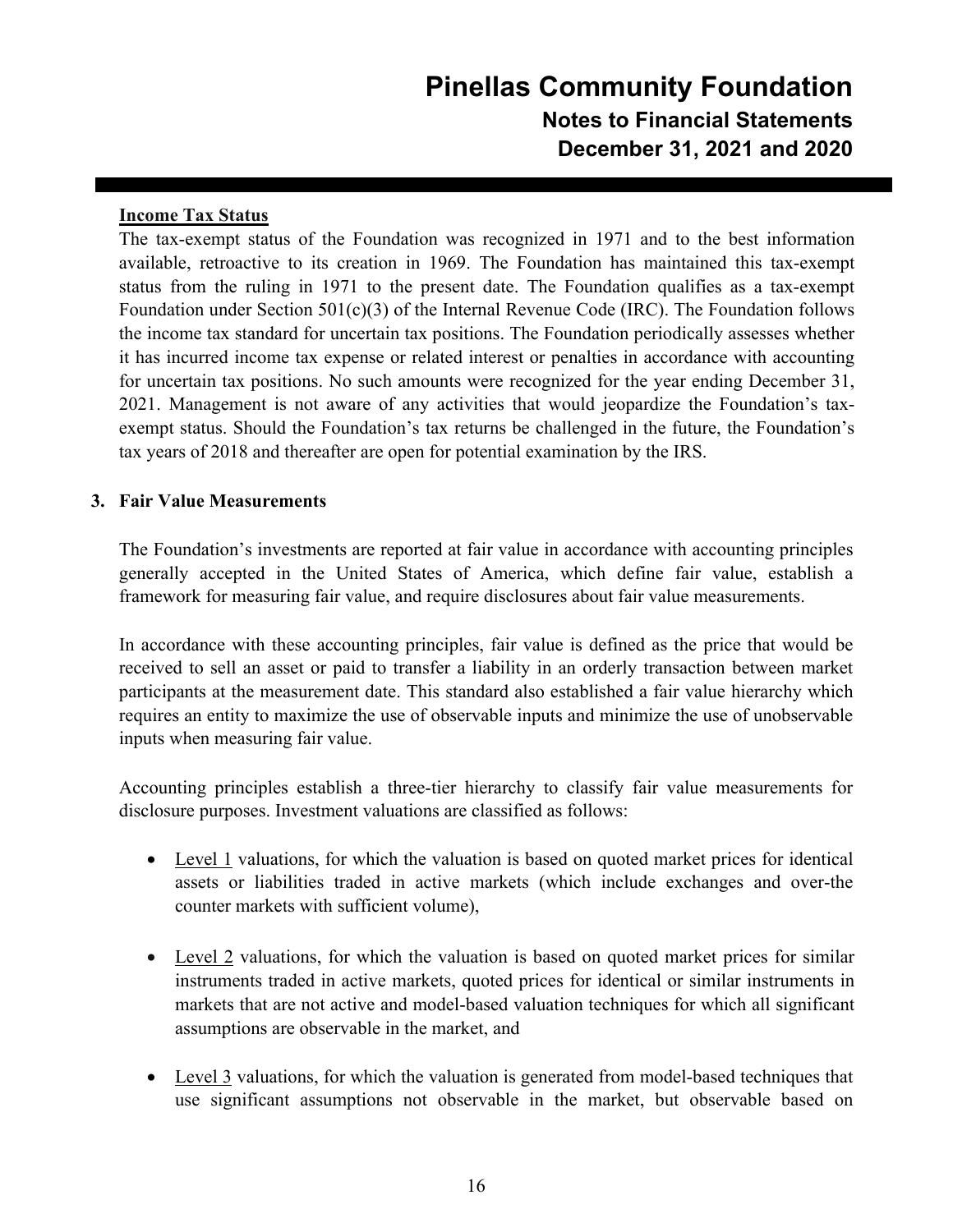company-specific data. These unobservable assumptions reflect the Foundation's own estimates for assumptions that market participants would use in pricing the asset or liability. Valuation techniques typically include option pricing models, discounted cash flow models and similar techniques, but may also include the use of market prices of assets or liabilities that are not directly comparable to the subject asset or liability.

The assets held in split-interest agreements are valued based on quoted market prices of the underlying investments, net of the present value of expected cash outflows using estimated life expectancies of the income beneficiaries and appropriate discount rates. Split interest agreements are classified as Level 2 in the fair value hierarchy.

Certain of the Foundation's financial instruments are not measured at fair value on a recurring basis but nevertheless are recorded at amounts that approximate fair value due to their liquid or short-term nature. Such financial assets and liabilities include cash and cash equivalents and liabilities.

The fair value of financial instruments is reported using the input guidance and valuation techniques described above. The fair value levels and amounts as of December 31, 2021 and 2020 are presented in the following tables: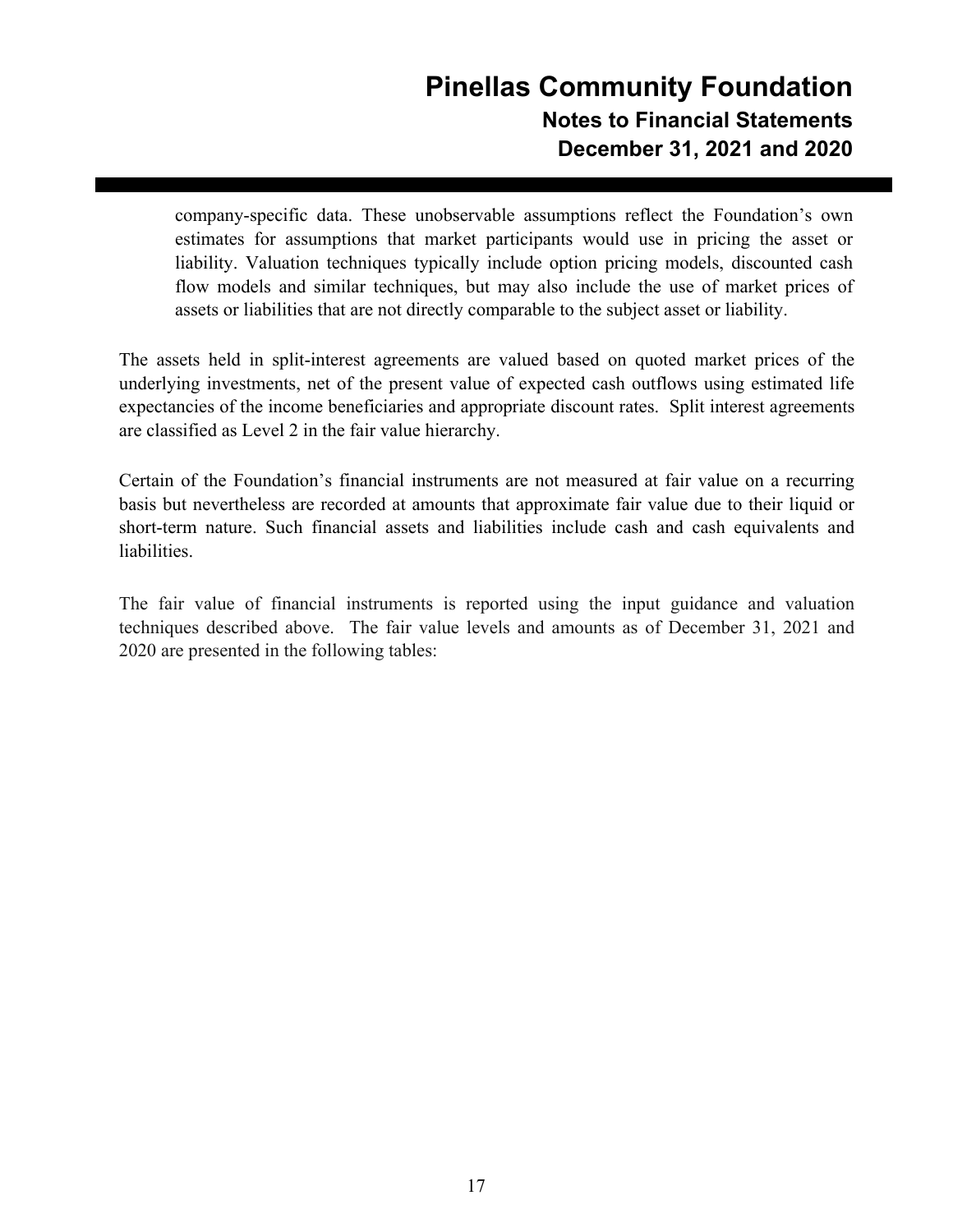|                                 |                 | Assets Reported at Fair Value<br>as of December 31, 2021 |           |                 |
|---------------------------------|-----------------|----------------------------------------------------------|-----------|-----------------|
|                                 | Level 1         | Level 2                                                  | Level 3   | Total           |
| <b>Investments:</b>             |                 |                                                          |           |                 |
| Cash and cash equivalents       | \$<br>5,607,167 | $\mathbb{S}$                                             | \$        | \$<br>5,607,167 |
| Equity securities:              |                 |                                                          |           |                 |
| Mutual funds and EFTs           | 88,294,604      |                                                          |           | 88,294,604      |
| Domestic equities               | 9,341,987       |                                                          |           | 9,341,987       |
| Debt securities:                |                 |                                                          |           |                 |
| Mutual funds and EFTs           | 8,273,044       |                                                          |           | 8,273,044       |
| Corporate and US bonds          |                 | 18,558,374                                               |           | 18,558,374      |
| Other:                          |                 |                                                          |           |                 |
| Real estate funds               | 190,202         |                                                          |           | 190,202         |
| Alternative strategy funds      | 5,192,907       |                                                          |           | 5,192,907       |
| Mineral rights                  |                 |                                                          | 3,197     | 3,197           |
| Real estate                     |                 |                                                          | 560,000   | 560,000         |
|                                 | 116,899,911     | 18,558,374                                               | 563,197   | 136,021,482     |
| Split-interest agreement assets |                 | 5,358,913                                                |           | 5,358,913       |
| <b>Total</b>                    | \$116,899,911   | \$23,917,287                                             | \$563,197 | \$141,380,395   |
|                                 |                 |                                                          |           |                 |
|                                 |                 | Assets Reported at Fair Value                            |           |                 |
|                                 |                 | as of December 31, 2020                                  |           |                 |
|                                 | Level 1         | Level 2                                                  | Level 3   | Total           |
|                                 |                 |                                                          |           |                 |
| <b>Investments:</b>             |                 |                                                          |           |                 |
| Cash and cash equivalents       | S<br>4,736,725  | \$                                                       | \$        | \$<br>4,736,725 |
| Equity securities:              |                 |                                                          |           |                 |
| Mutual funds and EFTs           | 69,465,874      |                                                          |           | 69,465,874      |
| Domestic equities               | 14,126,718      |                                                          |           | 14,126,718      |

|                                 | as of December 31, 2020 |               |    |              |         |           |               |               |
|---------------------------------|-------------------------|---------------|----|--------------|---------|-----------|---------------|---------------|
|                                 |                         | Level 1       |    | Level 2      | Level 3 |           |               | Total         |
|                                 |                         |               |    |              |         |           |               |               |
| <b>Investments:</b>             |                         |               |    |              |         |           |               |               |
| Cash and cash equivalents       | \$                      | 4,736,725     | \$ |              | \$      |           | <sup>\$</sup> | 4,736,725     |
| <b>Equity securities:</b>       |                         |               |    |              |         |           |               |               |
| Mutual funds and EFTs           |                         | 69,465,874    |    |              |         |           |               | 69,465,874    |
| Domestic equities               |                         | 14, 126, 718  |    |              |         |           |               | 14, 126, 718  |
| Debt securities:                |                         |               |    |              |         |           |               |               |
| Mutual funds and EFTs           |                         | 13,658,194    |    |              |         |           |               | 13,658,194    |
| Corporate and US bonds          |                         |               |    | 13,802,325   |         |           |               | 13,802,325    |
| Other:                          |                         |               |    |              |         |           |               |               |
| Real estate funds               |                         | 148,569       |    |              |         |           |               | 148,569       |
| Alternative strategy funds      |                         | 5,422,100     |    |              |         |           |               | 5,422,100     |
| Commodities index funds         |                         | 141,969       |    |              |         |           |               | 141,969       |
| Mineral rights                  |                         |               |    |              |         | 3,197     |               | 3,197         |
| Real estate                     |                         |               |    |              |         | 515,146   |               | 515,146       |
|                                 |                         | 107,700,149   |    | 13,802,325   |         | 518,343   |               | 122,020,817   |
| Split-interest agreement assets |                         |               |    | 5,384,571    |         |           |               | 5,384,571     |
| Total                           |                         | \$107,700,149 |    | \$19,186,896 |         | \$518,343 |               | \$127,405,388 |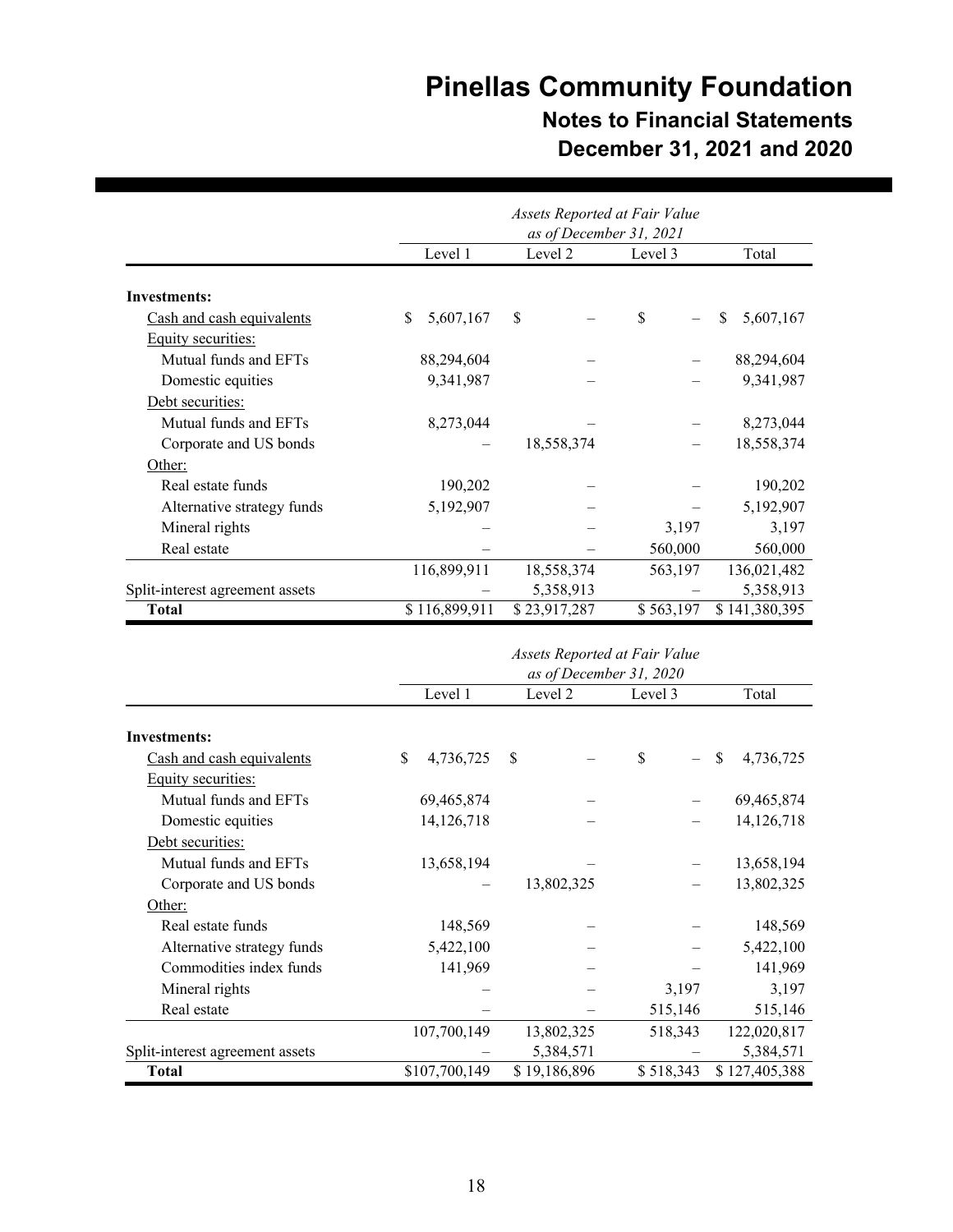Level 3 investments include mineral rights and real estate. Real estate values are reviewed no less than annually using a variety of qualitative factors. Valuation inputs include cost, external data such as tax assessments, and periodic appraisals depending on the nature of the investment. During 2021 and 2020, there were no purchases or transfers of Level 3 assets.

#### **4. Endowment Funds**

The Foundation's endowment includes funds established for a variety of donor-restricted purposes. As required by accounting principles generally accepted in the United States of America, net assets associated with endowment funds are classified and reported based on the existence or absence of donor-imposed restrictions.

#### Interpretation of Relevant Law

The Board of Governors has interpreted the Florida Uniform Prudent Management of Institutional Funds Act (FUPMIFA) as requiring the preservation of the fair value of the original gift as of the gift date of the donor-restricted endowment funds absent explicit donor stipulations to the contrary. As a result of this interpretation, the Foundation classifies as net assets with donor restrictions (a) the original value of gifts donated to the permanent endowment, and, (b) the original value of subsequent gifts to the permanent endowment. The value of assets in excess of original gifts in donor restricted endowment funds are classified as net assets with donor restrictions until appropriated for expenditure by the Foundation.

#### Return Objectives and Risk Parameters

Investment and spending policies for endowment assets are governed by the Pinellas Community Foundation Trust Agreement, policies adopted by the Board of Governors, and/or gift agreements provided to the Foundation. Generally, these investment policies and spending policies for endowment assets attempt to provide a reasonable return of current income, with due regard for the safety and maintenance of inflation-adjusted value of principal. Endowment assets include those assets of donor-restricted funds that the Foundation must hold in perpetuity or for donorspecified periods. The instruments used to set investment policy generally permit the endowment assets to be invested in a manner that is intended to produce a long-term rate of return on assets that will support any spending policy while maintaining and growing the real value of the portfolio.

#### Strategies Employed for Achieving Objectives

Investment strategies to achieve any stated return objective are determined by the Board of Governors and/or qualified advisors at each Trustee Institution which manages assets for the Foundation. Generally, to satisfy its long-term rate-of-return objectives, the Foundation relies on a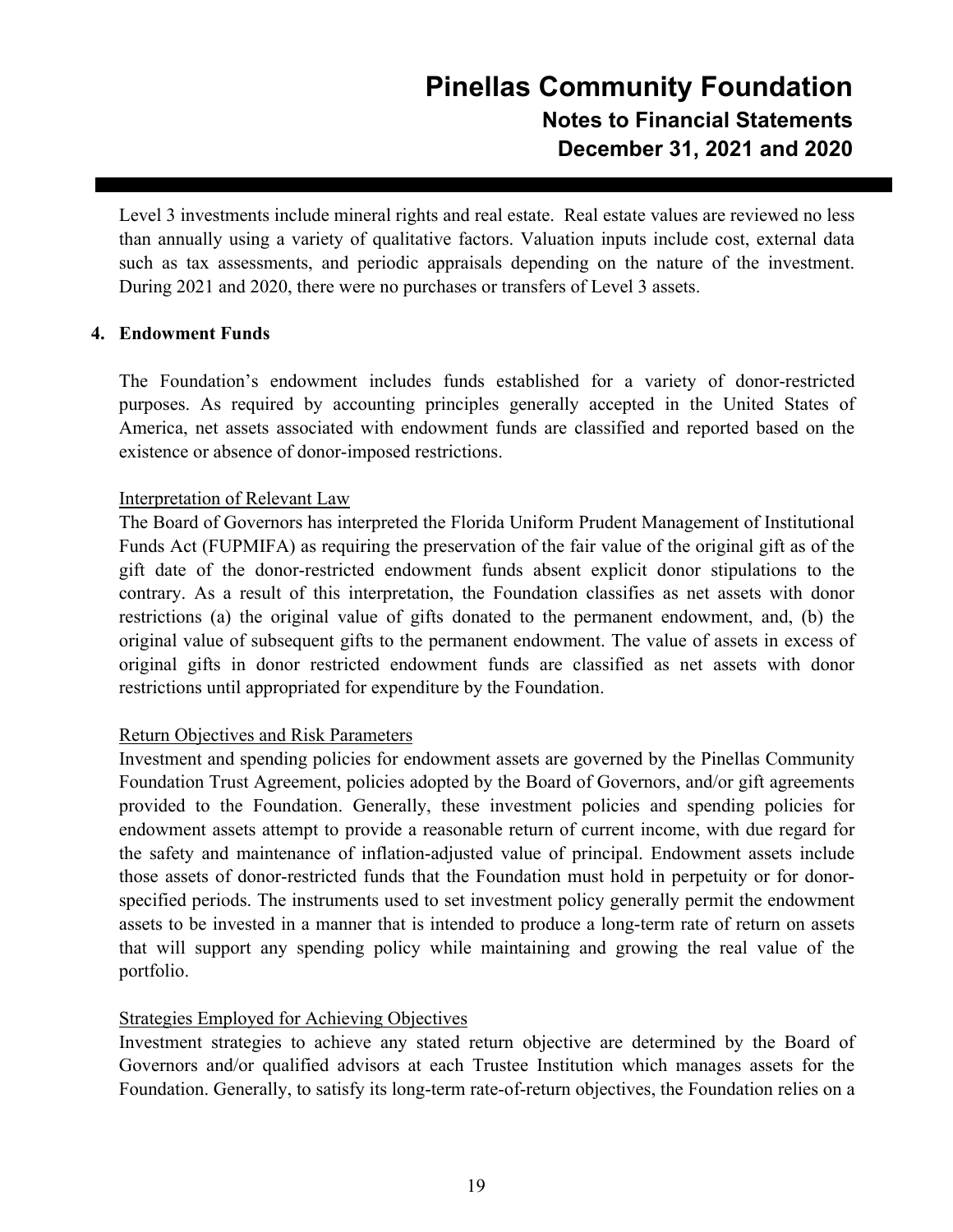diversified portfolio designed to minimize the risk of loss, with a maximum allocation to cash and fixed income of 80% and a maximum allocation to equities of 60% with minimums at 40% and 20%, respectively. Additionally, the investment strategy allows for a maximum of 10% to be invested in alternative investments. Investment returns are achieved through both capital appreciation (realized and unrealized) and current yield (interest and dividends). At times, the Foundation may permit variance from its standard investment strategies to align with donor gift restrictions.

#### Spending Policy and How the Investment Objectives Relate to Spending Policy

Spending policies for endowment assets are governed by the Pinellas Community Foundation Trust Agreement, policies adopted by the Board of Governors, and/or gift agreements provided to the Foundation. Through December 31, 2020, most funds of the Foundation were governed by restriction to appropriate the prior year's net income (i.e. interest and dividends, excluding realized and unrealized gains, net of 50% of fees incurred). The goal of this kind of spending policy was to maintain the purchasing power of the endowment assets held in perpetuity or for a specified term as well as provide for additional real growth through new gifts and investment return.

The Pinellas Community Foundation Board of Governors adopted a new Statement of Investment Position in November 2020 which included a new spending policy allowing a percentage of total return to be distributed for charitable purposes. Each trustee was formally notified in January 2021 of the intent to convert all restricted and unrestricted funds with a net income limitation to the new spending plan. The modification of written spending restrictions required the exercise of variance power as described in Article II, Sec 8 of the PCF Trust Agreement. The Foundation Board of Governors believes that modification of written gift restrictions should be made in consultation with a donor (if living), any charitable beneficiary, if any is specified, the trustee who holds the assets, and appropriate advisors. With respect to gifts received by the Foundation that did not include a named charitable beneficiary, the Foundation Board of Governors ensured that the modification of the written spending restrictions was overseen by an appropriate judicial or administrative body. Throughout 2021, trustees took various actions regarding the conversion with some changing asset allocations to support the new spending plan prior to notification of charitable beneficiaries of restricted funds or court approval of the spending plan for unrestricted funds.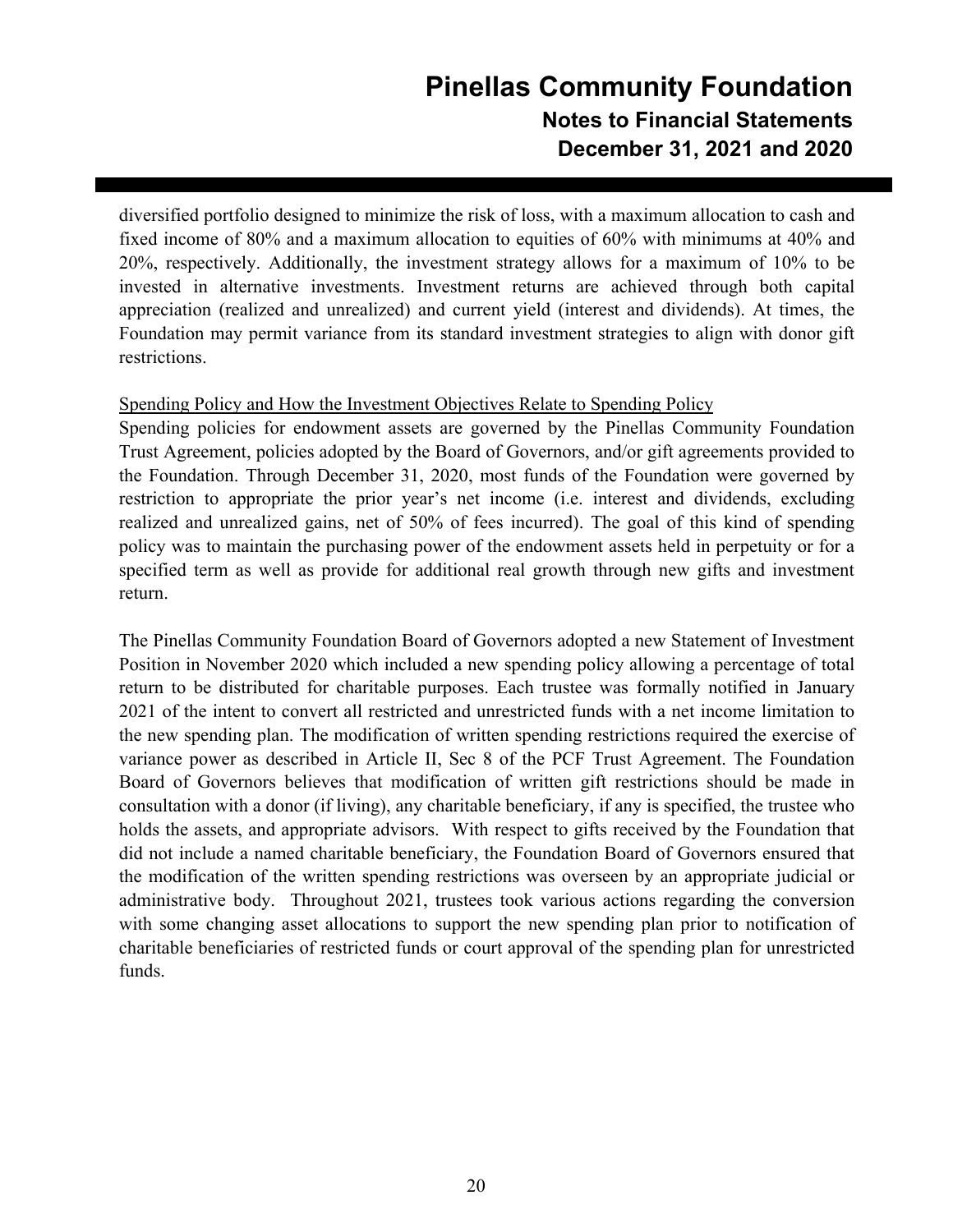#### Funds with Deficiencies

From time to time, the fair value of assets associated with individual donor restricted endowment funds may fall below the level that the donor intended. As of December 31, 2021 and 2020, no funds had such a deficiency. In accordance with accounting principles generally accepted in the United States of America, accumulated losses on funds with deficiencies are included with that fund in net assets with donor restrictions. The Foundation's policy is to allow continued spending from endowment funds in the event that the fair value of the fund has fallen below the original level required by the donor.

As of December 31, 2021 and 2020, activity within the endowment funds consisted of the following:

|                                                | Without donor<br>restrictions | With donor<br>restrictions | <b>Total</b>  |
|------------------------------------------------|-------------------------------|----------------------------|---------------|
| <b>Endowment net assets, January 1, 2021</b>   | \$33,057,172                  | \$88,963,645               | \$122,020,817 |
| Endowment investment return:                   |                               |                            |               |
| Investment income                              | 758,264                       | 1,798,505                  | 2,556,769     |
| Realized gains                                 | 1,181,339                     | 5,015,052                  | 6,196,391     |
| Unrealized gains                               | 2,196,493                     | 5,384,414                  | 7,580,907     |
| Total endowment investment return              | 4,136,096                     | 12, 197, 971               | 16,334,067    |
| Additions to endowment funds                   | 168,136                       | 3,570,501                  | 3,737,637     |
| Investment management fees                     | (224, 303)                    | (553,090)                  | (777, 393)    |
| Administrative fees                            | (176, 256)                    | (484, 221)                 | (660, 477)    |
| Appropriation of endowment for expenditures    | (1,007,416)                   | (3,626,753)                | (4,634,169)   |
| Net transfers in (out) of endowment            | (128, 334)                    | 128,334                    |               |
| Total endowment activity                       | (1,368,173)                   | (965, 229)                 | (2, 333, 402) |
| <b>Endowment net assets, December 31, 2021</b> | \$35,825,095                  | \$100,196,387              | \$136,021,482 |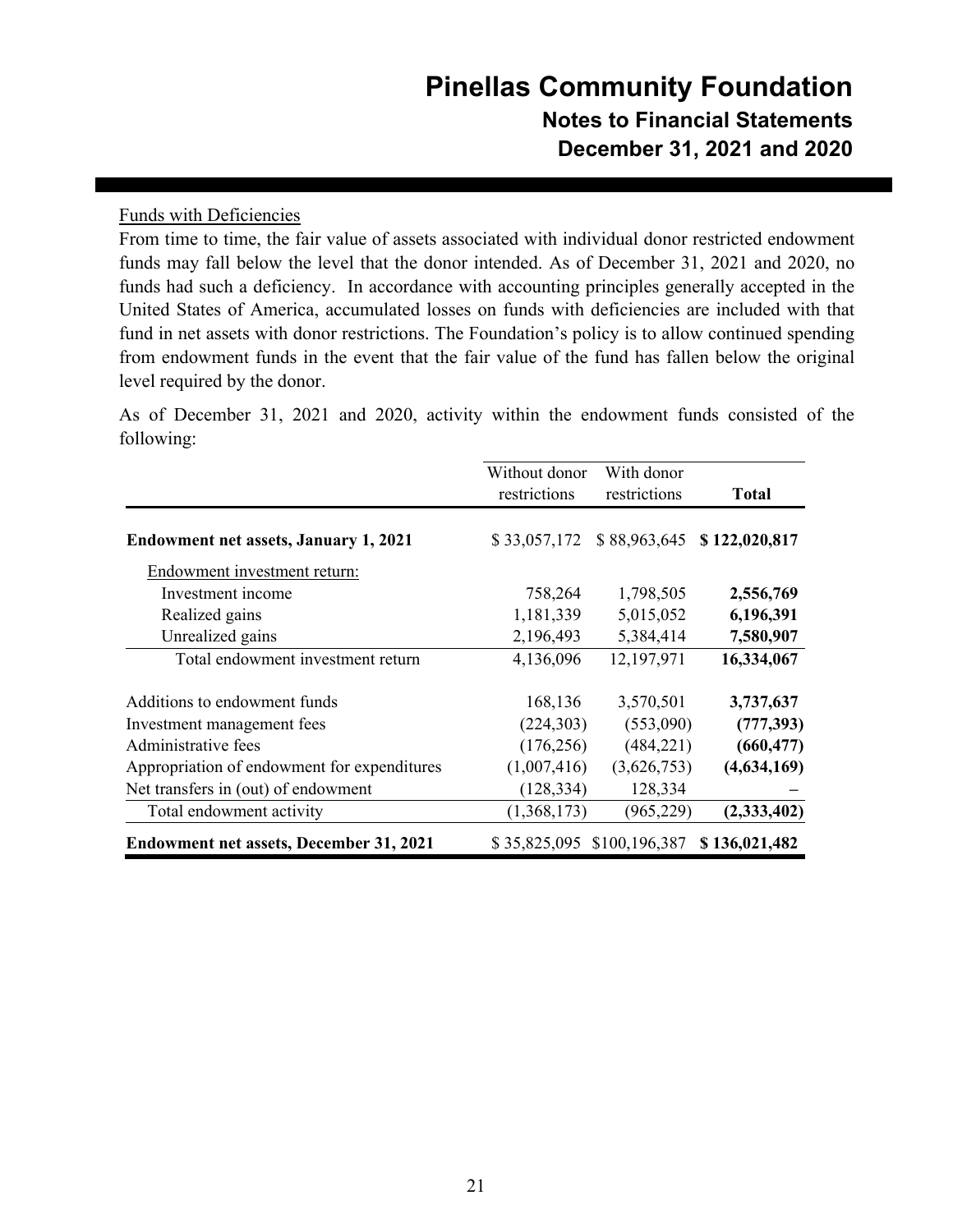| <b>Endowment net assets, January 1, 2020</b>   | \$31,313,720 | \$82,070,297 | \$113,384,017 |
|------------------------------------------------|--------------|--------------|---------------|
| Endowment investment return:                   |              |              |               |
| Investment income                              | 723,736      | 1,898,902    | 2,622,638     |
| Realized gains                                 | 478,739      | 2,138,885    | 2,617,624     |
| Unrealized gains                               | 1,605,704    | 4,537,556    | 6,143,260     |
| Total endowment investment return              | 2,808,179    | 8,575,343    | 11,383,522    |
| Additions to endowment funds                   | 830,068      | 2,790,063    | 3,620,131     |
| Investment management fees                     | (188,960)    | (471, 531)   | (660, 491)    |
| Administrative fees                            | (128, 396)   | (450, 221)   | (578, 617)    |
| Appropriation of endowment for expenditures    | (1,049,705)  | (4,078,040)  | (5, 127, 745) |
| Net transfers in (out) of endowment            | (527, 734)   | 527,734      |               |
| Total endowment activity                       | (1,064,727)  | (1,681,995)  | (2,746,722)   |
| <b>Endowment net assets, December 31, 2020</b> | \$33,057,172 | \$88,963,645 | \$122,020,817 |

#### **5. Split-Interest Agreements**

The Foundation is a beneficiary of certain charitable lead trusts and charitable remainder trusts, which are known as split-interest agreements. A portion of these trusts is to be paid to the Foundation at specified times in the future or upon the death of certain other beneficiaries. The Foundation is not the trustee for these trust agreements, nor does it have any control over the related trust assets.

Receivables from split-interest agreements represent the estimated net present value of the Foundation's interest in various irrevocable trusts held by third-parties. The net present value of these receivables is determined using estimated investment returns consistent with the composition of the asset portfolios, the periodic payouts of the trusts to the trust's beneficiaries while living, life expectancies from the Social Security Administration tables, and a discount rate of 6 percent. Actual results could differ from those estimates.

On an annual basis, the Foundation revalues the receivables based on changes in the value of the trusts' assets as well as the assumptions above. Revaluation adjustments are reported in the Statements of Activities as changes in the value of beneficial interest in trusts. These receivables are classified as net assets with donor restrictions until the future cash flows are received.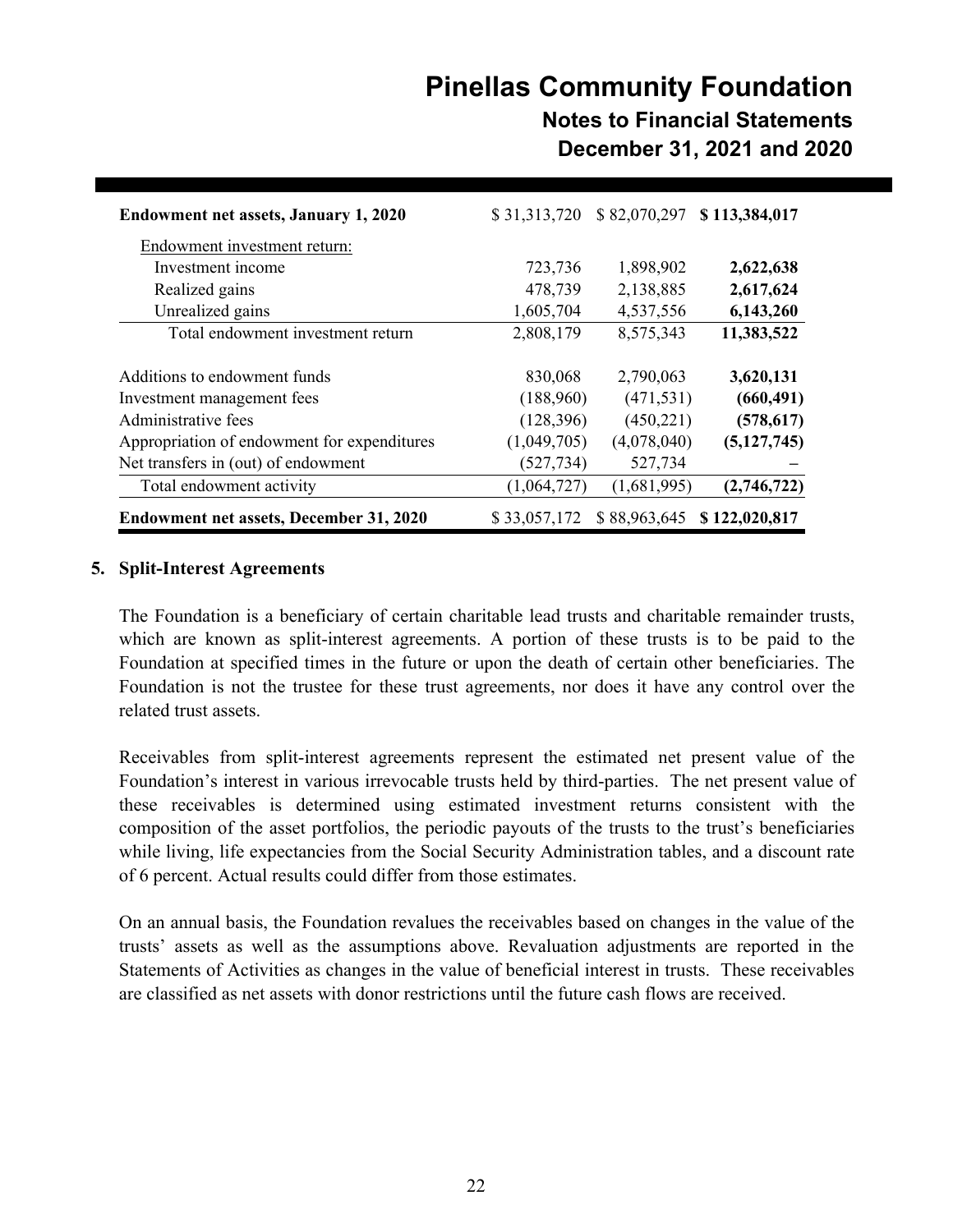#### **6. Liquidity and Funds Available**

The following table reflects the Foundation's financial assets as of December 31, 2021 and 2020, excluding amounts not available for general expenditure within one year. Financial assets are considered unavailable when illiquid, not convertible to cash within one year, or when held to fund grants awarded under the Coronavirus Relief Fund. Trust assets with donor restrictions, donor-restricted endowments and assets held for others are considered unavailable for general expenditures.

|                                                   | 2021          | 2020                      |
|---------------------------------------------------|---------------|---------------------------|
| Financial assets                                  |               |                           |
| Cash and cash equivalents                         | 257,426<br>S. | $\mathbb{S}^-$<br>282,801 |
| Contributions and grants receivable               | 293,220       | 62,998                    |
| Investments                                       | 35,825,095    | 33,057,172                |
| Financial assets available to meet cash needs for |               |                           |
| general expenditures within one year              | \$36,375,741  | \$33,402,971              |

Cash flow to support the overall management of the Foundation is derived primarily from administrative fees assessed to assets under management, which includes investments with donor restrictions and without donor restrictions. For 2021 and 2020, this administrative fee was 0.55% and 0.45%, respectively, of the fair market value of assets under management and amounted to \$660,477 and \$578,617, respectively. The fees are used to support the overall management of the Foundation.

#### **7. Commitments and contingencies**

The Foundation entered into an operating lease for its main office in July 2019 with a term of 52 months. The lease was executed by Pinellas CF Company, LLC, an entity formed by the Foundation in 2018. The Foundation is the sole member of Pinellas CF Company, LLC. The lease includes a period of free rent and escalating rental payments. As of December 31, 2021, the future minimum payments under the noncancelable lease due in 2022 amount to \$49,457.

In the ordinary course of conducting its business, the Foundation may be subjected to loss contingencies arising from general business matters or lawsuits. Management believes that the outcome of such matters, if any, will not have a material impact on the Foundation's financial statements or results of future operations.